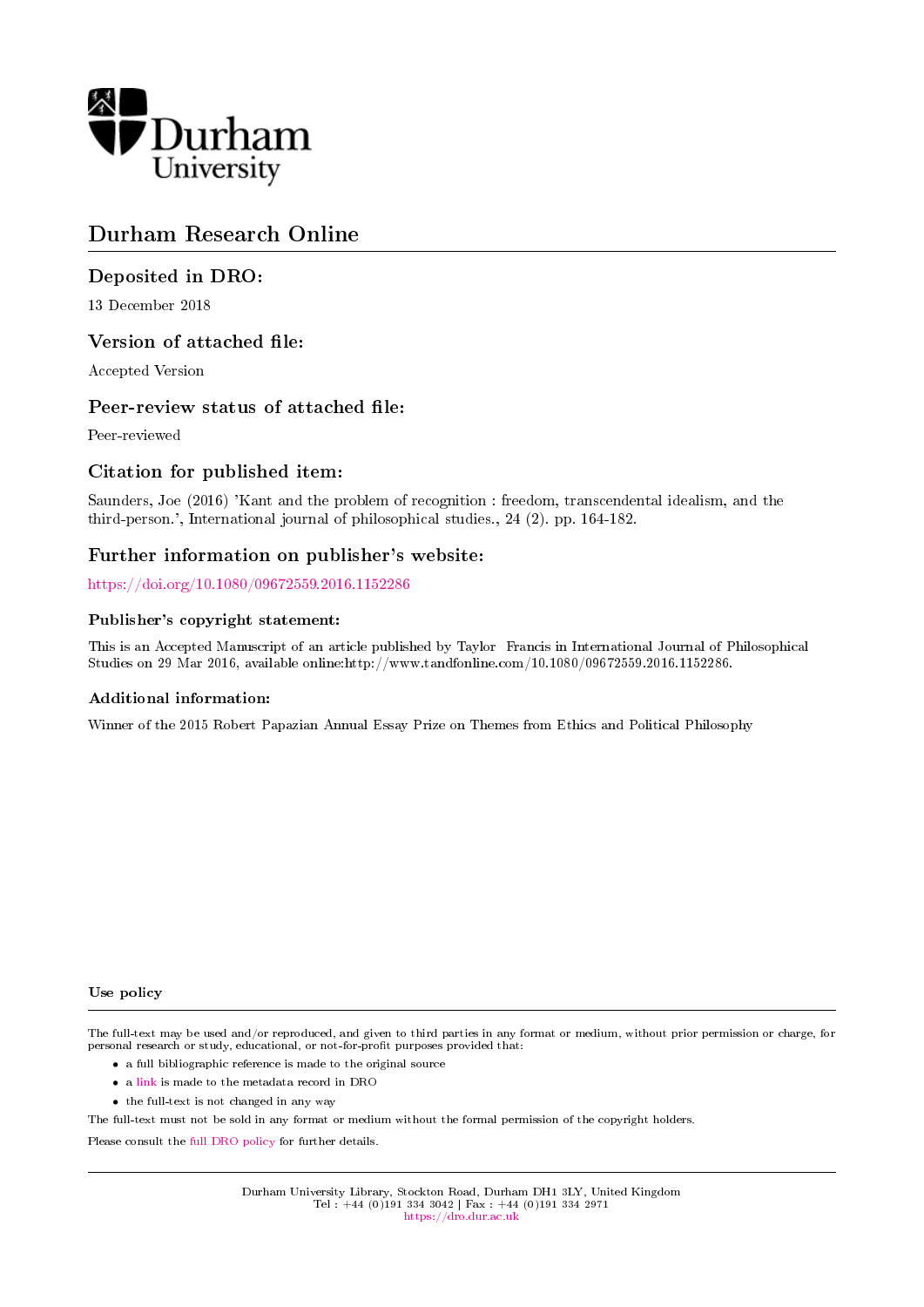# Kant and the Problem of Recognition: Transcendental Idealism, Freedom and the Third-Person.

Kant wants to show that freedom is possible in the face of natural necessity. Transcendental idealism is his solution, which locates freedom outside of nature. I accept that this makes freedom possible, but object that it precludes the recognition of other rational agents.

In making this case, I trace some of the history of Kant's thoughts on freedom. In several of his earlier works, he argues that we are aware of our own activity. He later abandons this approach, as he worries that any awareness of our activity involves access to the noumenal, and thereby conflicts with the epistemic limits of transcendental idealism. In its place, from the second *Critique* onwards, Kant argues that we are conscious of the moral law, which tells me that I ought to do something, thus revealing that I can. This is the only proof of freedom consistent with transcendental idealism, but I argue that such an exclusively firstpersonal approach precludes the (third-personal) recognition of other rational agents.

I conclude that transcendental idealism thus fails to provide an adequate account of freedom. In its place, I sketch an alternative picture of how freedom is possible, one that locates freedom within, rather than outside of nature.

**Keywords**: Kant, Freedom, Transcendental Idealism, Recognition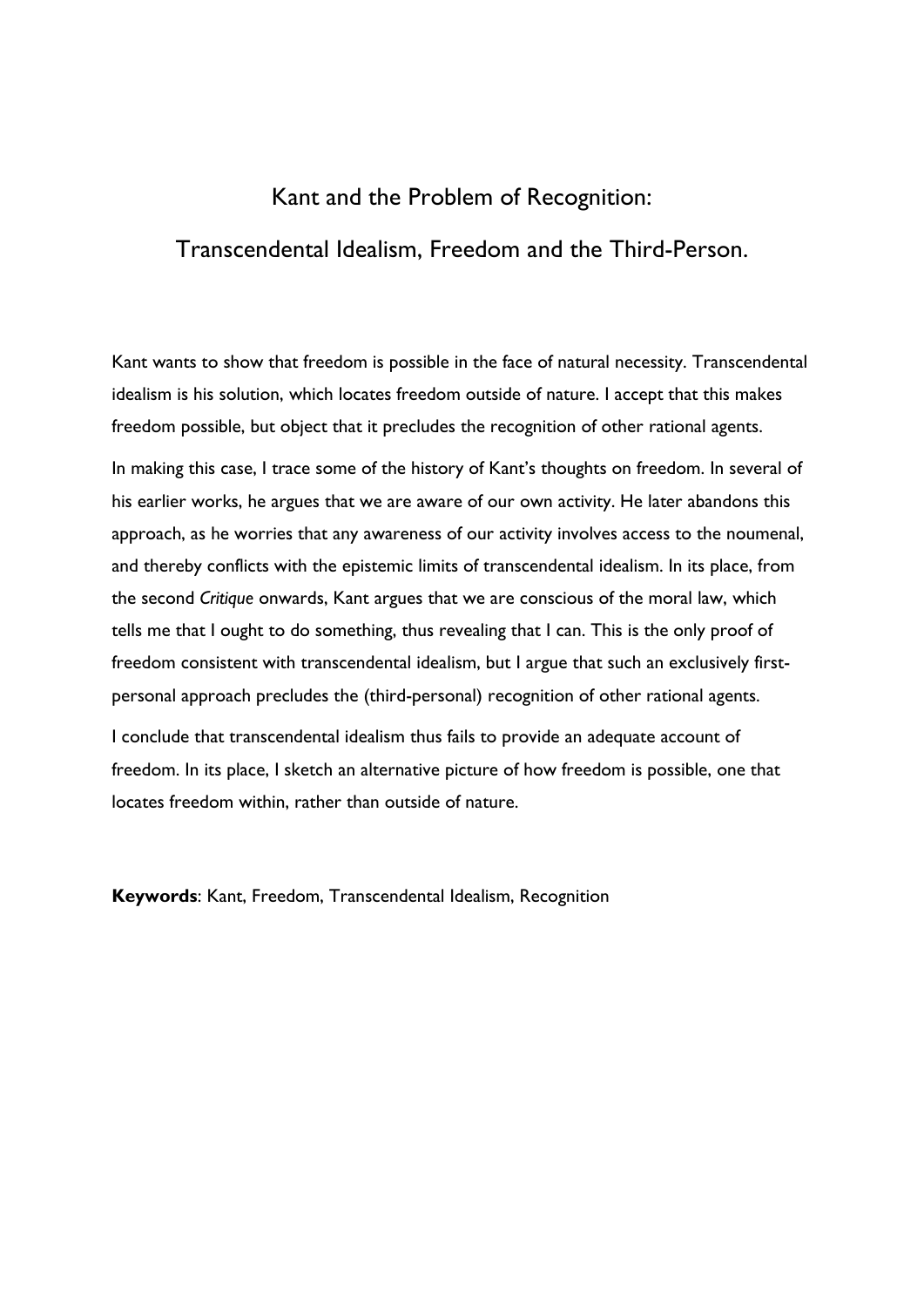# Kant and the Problem of Recognition:

# Transcendental Idealism, Freedom and the Third-Person.<sup>1</sup>

Freedom lies at the heart of Kant's system. He thinks that transcendental idealism makes it possible. There are a variety of well-known objections to this approach, but in this paper I want to draw attention to an overlooked one.<sup>2</sup> I accept that transcendental idealism makes freedom possible, but argue that it precludes the recognition of other rational agents. This is not a sceptical worry. I have no problem with accepting that we can – and do – recognise other rational agents, but I think that Kant's set-up does not allow for this.<sup>3</sup> In making this case, I highlight the importance of the third-person for Kant's moral philosophy. In doing so, I depart from (amongst others) Jeanine Grenberg's emphasis on the first-personal nature of Kant's moral philosophy. Without the third-person, Kant's approach is hopeless, or so I shall argue.<sup>4</sup>

I begin with a basic question: how do we know that we are rational agents? For a while, Kant's answer was that we are conscious of our agency. He then came to worry that this conflicted with the epistemic limits of transcendental idealism, as it involves some sort of awareness of our noumenal self, and so changed his answer. From the second *Critique* onwards, Kant argues that we are conscious of an unconditional obligation – the moral law – which tells us that we ought to do something, thus revealing that we can*.* <sup>5</sup> Grenberg has recently offered an excellent defence of this later approach, where she insists that the moral phenomenology in question is exclusively first-personal – the experience of the moral law reveals *my* freedom to *me*. I agree with Grenberg that this is Kant's considered position, and also that it is the only proof of freedom consistent with the epistemic limits of

<sup>&</sup>lt;sup>1</sup> I owe a large thanks to Bob Stern and Charlotte Alderwick for many long discussions about transcendental idealism and freedom. I also want to thank Martin Sticker, Jessica Leech, John Callanan, Max Tegtmeyer, Irina Schumski, Fabien Freyenhagen, Tyke Nunez and audiences at the Universities of Gӧttingen and Essex for useful conversations on this topic.

 $2$  Two famous objections concern the (supposed) timelessness of reason, and the problem of interaction; cf. Freyenhagen (2008) for an excellent account of the timelessness of reason, and Bennett (1984: 106) for a brief, but powerful version of the problem of interaction.

<sup>&</sup>lt;sup>3</sup> Hogan (2009: 519-20) remarks that Kant was sanguine about other mind scepticism. I will argue that Kant cannot vindicate this sanguine attitude towards our knowledge of other agents.

<sup>4</sup> Darwall (2006: 124) argues that, even if Kant's first-person approach works, it fails to vindicate the distinctive normativity of moral obligations, which he sees as essentially involving a second-personal element. In this paper, I offer an analogous argument concerning the third-person.

 $5$  Cf. V: 29. 28 – 30. 30; VI: 26n. I will say more about this approach in §2.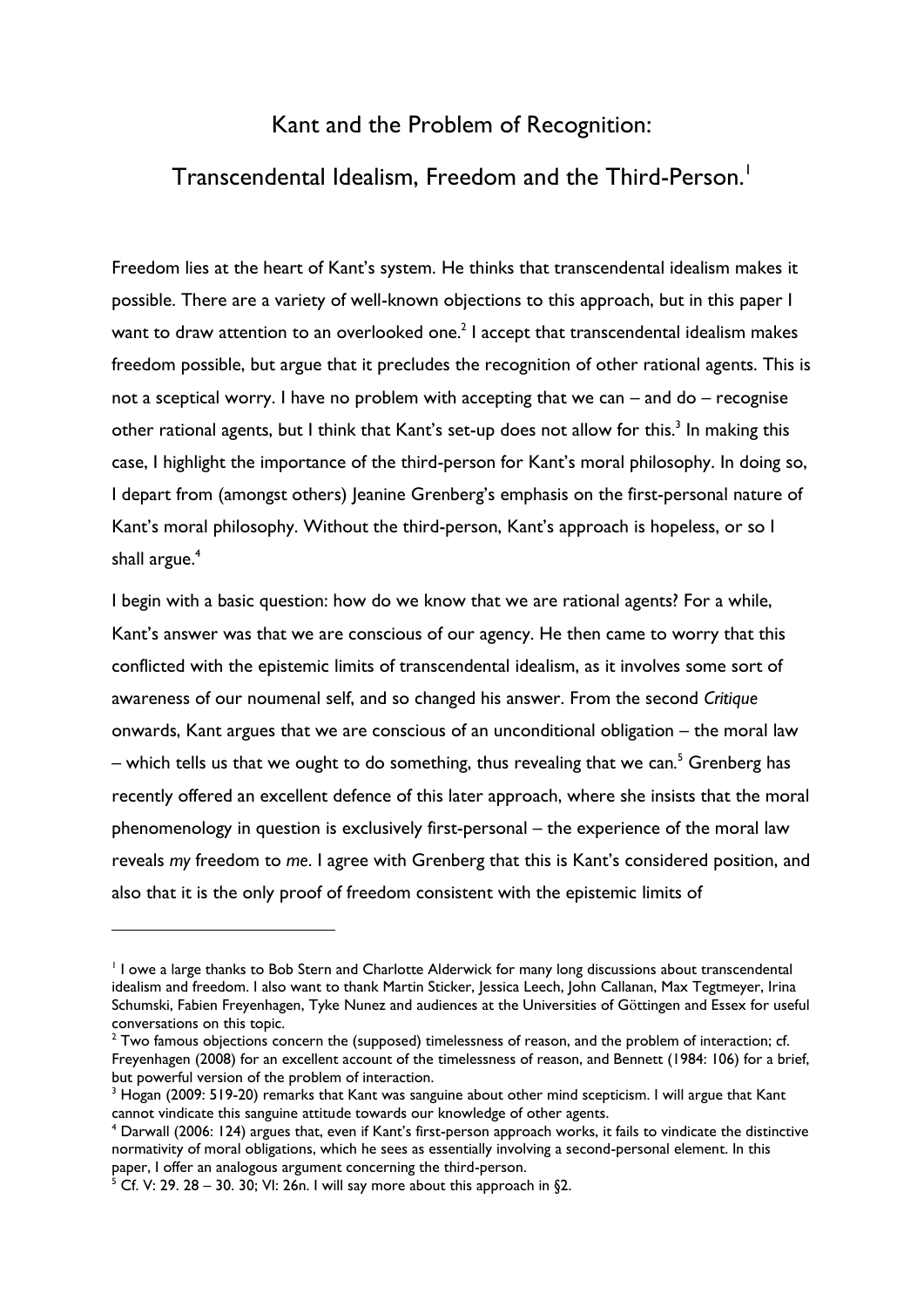transcendental idealism. I depart from Grenberg (and Kant) however, in that I do not think this provides us with an adequate account of freedom. Here, I push the problem of recognition. I argue that Kant's set-up precludes the possibility of knowing that other people are rational agents, and conclude against transcendental idealism on this score. In its place, I sketch my own account of the possibility of freedom.

The paper takes the following structure. I begin by outlining Kant's early argument for our freedom – the claim that we are conscious of our agency  $(\S1)$ . I then introduce transcendental idealism, and outline how it makes freedom possible (§2). Here I follow Ameriks to argue that Kant came to realise that his early approach conflicted with the epistemic limits of transcendental idealism, and detail Kant's "great reversal" in the second *Critique* (§3). With Kant's later position laid out, I turn to my objection. I argue that transcendental idealism precludes the recognition of other rational agents (§4). Finally, I end by sketching an alternative account of how freedom is possible (§5).

# 1. Consciousness of Activity

Kant sets himself two distinct tasks when it comes to freedom. He wants to show that (an incompatibilist conception of<sup>6</sup>) freedom is possible, and also that we are entitled to think of ourselves as free. He thinks that transcendental idealism makes freedom possible, but changes his mind on what entitles us to think of ourselves as free. In some of his earlier works, he argues that we are conscious of our agency, and that this reveals our freedom to us. In this section, I will detail this approach.

In his pre-critical lectures on rational psychology (in the mid-1770s), Kant offers the following argument for freedom:

*I* am conscious of determinations and actions, and such a subject that is conscious of its determinations and actions has absolute freedom. That the subject has absolute freedom because it is conscious of itself, that proves it is not a subject being acted upon, but rather [one] acting. (XXVIII: 268-9)

<sup>&</sup>lt;sup>6</sup> Kant famously refers to (what we would call) a compatibilist conception of freedom as the "freedom of a turnspit" (V: 97. 19), and declares such attempts to solve the free-will problem as a "wretched subterfuge" (V: 96. 1). I agree with him on this, but do not have the space to make this case here. Instead, I follow Kant in his attempt to show how an incompatibilist conception of freedom is possible.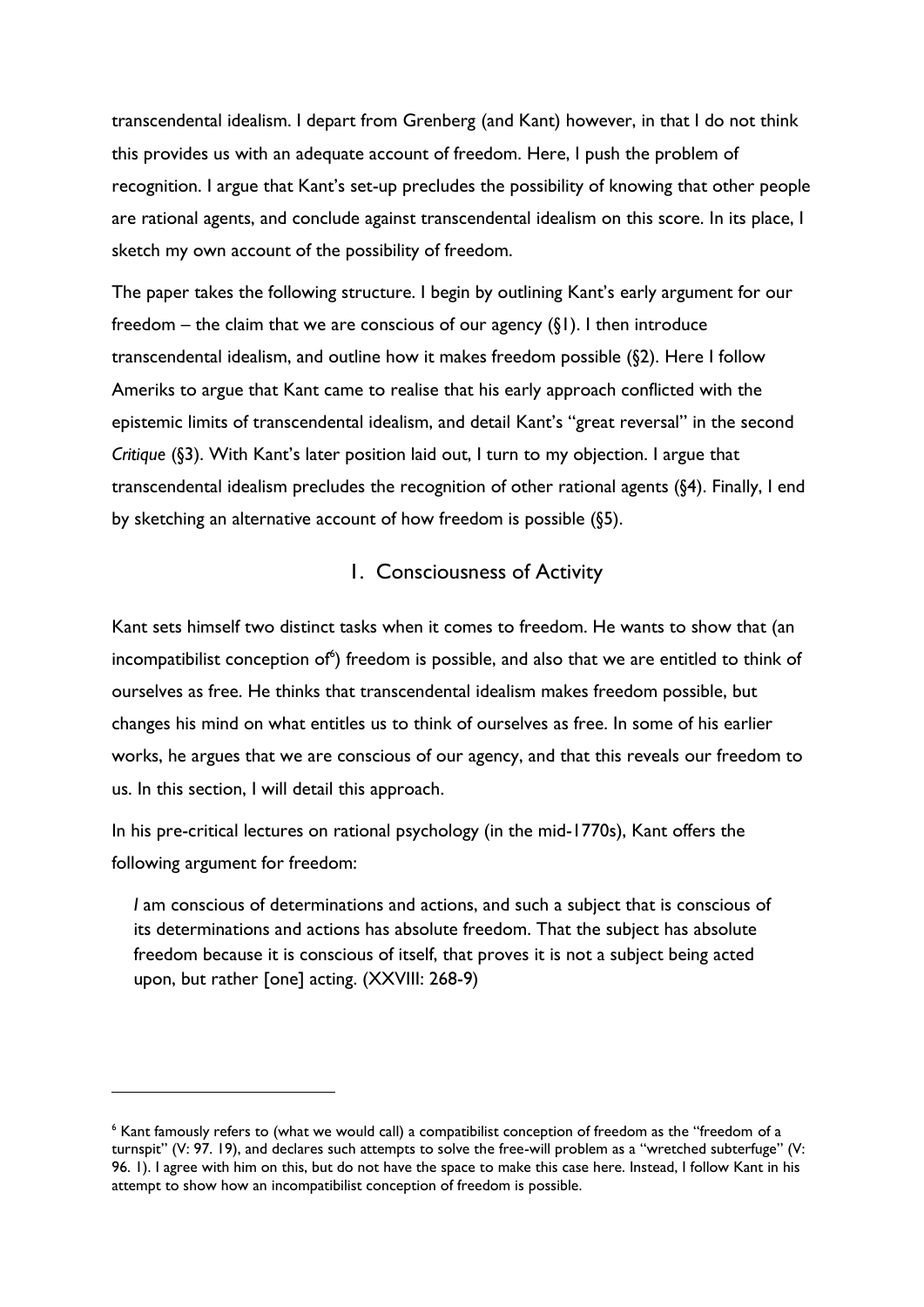Here Kant makes a clear appeal to our consciousness of our agency. He puts forward a similar claim about self-knowledge in the first *Critique* (1781): 7

Yet the human being, who is otherwise acquainted with the whole of nature solely through sense, knows himself also through pure apperception, and indeed in actions and inner determinations which cannot be accounted at all among impressions of sense; he obviously is in one part phenomenon, but in another part, namely in regard to certain faculties, he is a merely intelligible object, because the actions of this object cannot at all be ascribed to the receptivity of sensibility. (A 546-7/B 574-5)

In these two passages, Kant claims that we are conscious of our activity, which reveals to us that we are free.

This approach receives its last outing in *Groundwork III* (1785)<sup>8</sup>, where (alongside other arguments for freedom<sup>9</sup>), Kant claims that:

[...] the legitimate claim even of common human reason to freedom of the will is founded on the consciousness and the granted presupposition of the independence of reason from merely subjective determining causes. (IV: 457. 4-7)

[Freedom ...] holds only as a necessary presupposition of reason in a being that believes itself to be conscious of a will. (IV: 459. 9-14)

Kant's claim is simple, but effective: we are conscious of our rational agency. This might appear too quick, but I think it is the right way to go. Indeed, what better source of evidence could there be for our being agents, than the robust phenomenology of agency?<sup>10</sup> If this appears unsatisfactory, then there will have to be a reason to doubt this robust phenomenology. And of course, there is, namely the threat of natural necessity – if everything is determined by natural necessity, there appears to be little room for Kant's conception of agency.

<sup>7</sup> Cf. Ameriks (2000: 190).

<sup>8</sup> An exception is the various unrevised parts of the B-edition of the first *Critique*.

 $^9$  I find several arguments for freedom in Groundwork III. Perhaps most famously, Kant also claims that freedom must be presupposed as a property of the will of all rational beings (IV: 447. 26 – 448. 22). I leave this aside for now, as it does not address the crucial question of why we take ourselves to be rational beings *with wills* in the first place (cf. Henrich 1975: 312-4; 329). I will return to say a little bit more about this in §4. At another point in *Groundwork* III, Kant also appeals to the activity involved in (discursive) cognition; cf. IV: 451. 31-6.

 $10$  This is not to affirm the consequent: if we were free, things would look like this; things look like this; therefore, we are free. Instead, I mean to point towards what the evidence would look like if we were free. I think it is important to ask: If we were rational agents, what type of evidence would there be for this? A robust phenomenology of agency would be as good as any.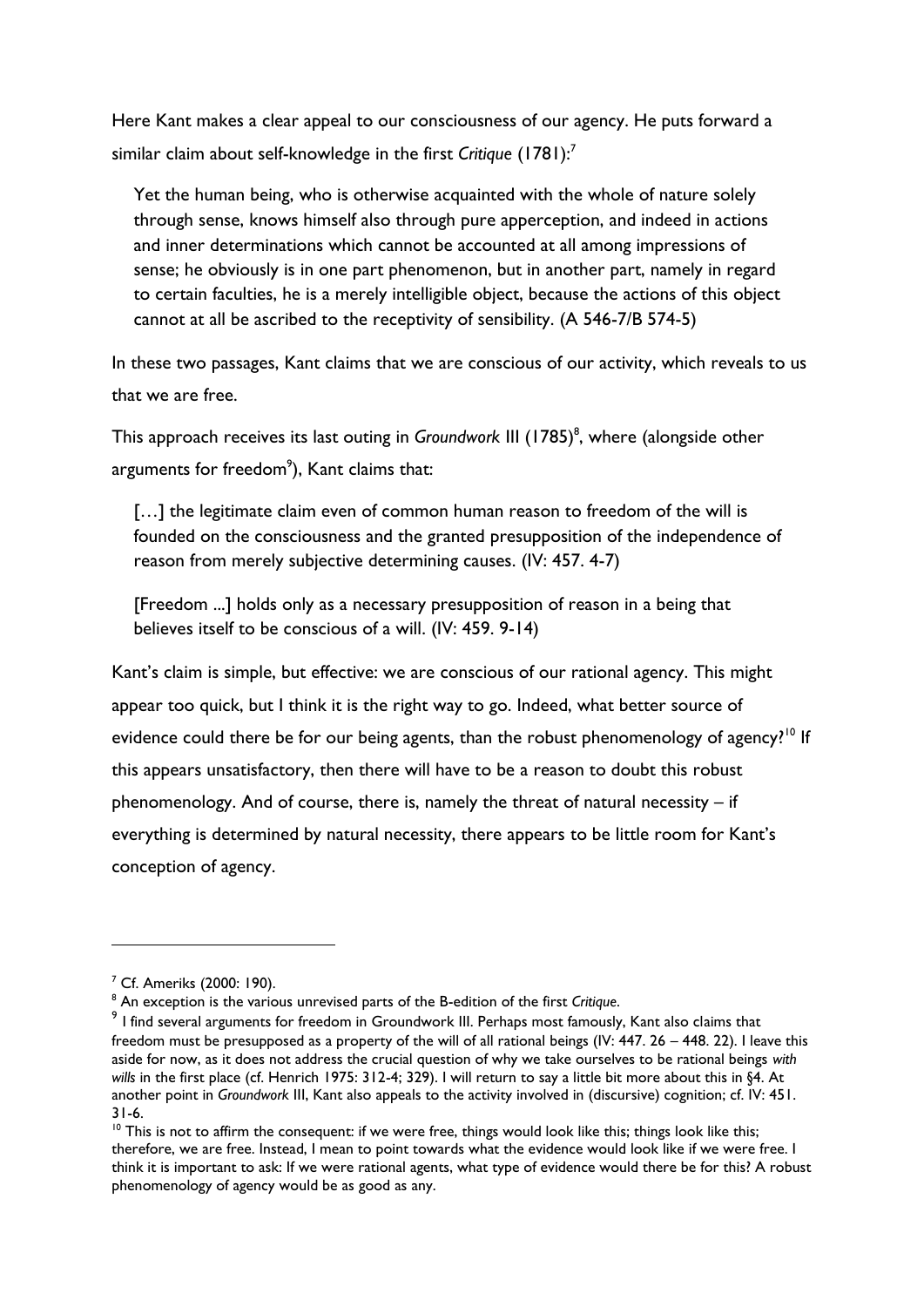# 2. Transcendental Idealism and the Possibility of Freedom

Kant thinks that transcendental idealism disarms this threat. It posits two orders of things, one governed by natural necessity, and one not. We can thus accept that the world of sense is governed by natural necessity, but make room for freedom outside of it.<sup>11</sup> Here is Kant himself in the first *Critique*:

Do freedom and natural necessity in one and the same action contradict each other? And this we have answered sufficiently when we showed that since in freedom a relation is possible to conditions of a kind entirely different from those in natural necessity, the law of the latter does not affect the former; hence each is independent of the other, and can take place without being disturbed by the other. (A 557/B 585)

And he says something similar in *Groundwork* III:

<u>.</u>

For that *a thing in the appearance* (belonging to the world of sense) is subject to certain laws from which just the same *as a thing* or a being *in itself* is independent, contains not the least contradiction. (IV: 457. 16-9)

Thus according to Kant, we have the world of sense, which is subject to natural necessity, and the noumenal, which is independent of such necessity. In positing these two orders, he opens up a space that makes freedom and natural necessity com-possible.

Of course, there is the complicated issue of how exactly we are to understand Kant's distinction between the world of sense and the noumenal. I want to circumvent the interpretative debate about how to best understand transcendental idealism, as I think that the problem of recognition affects any account of transcendental idealism. And I will try to keep my discussion at a general level to reflect this (although in §4 I will consider a possible response from a 'two-standpoint' view).

# 3. The Great Reversal: Consciousness of the Moral Law

Kant never gave up on the claim that transcendental idealism makes freedom possible. However, he did abandon the claim that we are conscious of our activity. In this section, I detail why. I follow Ameriks in contending that any consciousness of our activity conflicts with the epistemic limits of transcendental idealism.

<sup>&</sup>lt;sup>11</sup> Kant claims that this is "an indispensable task of speculative philosophy" (IV: 456. 16-7); cf. Bxxix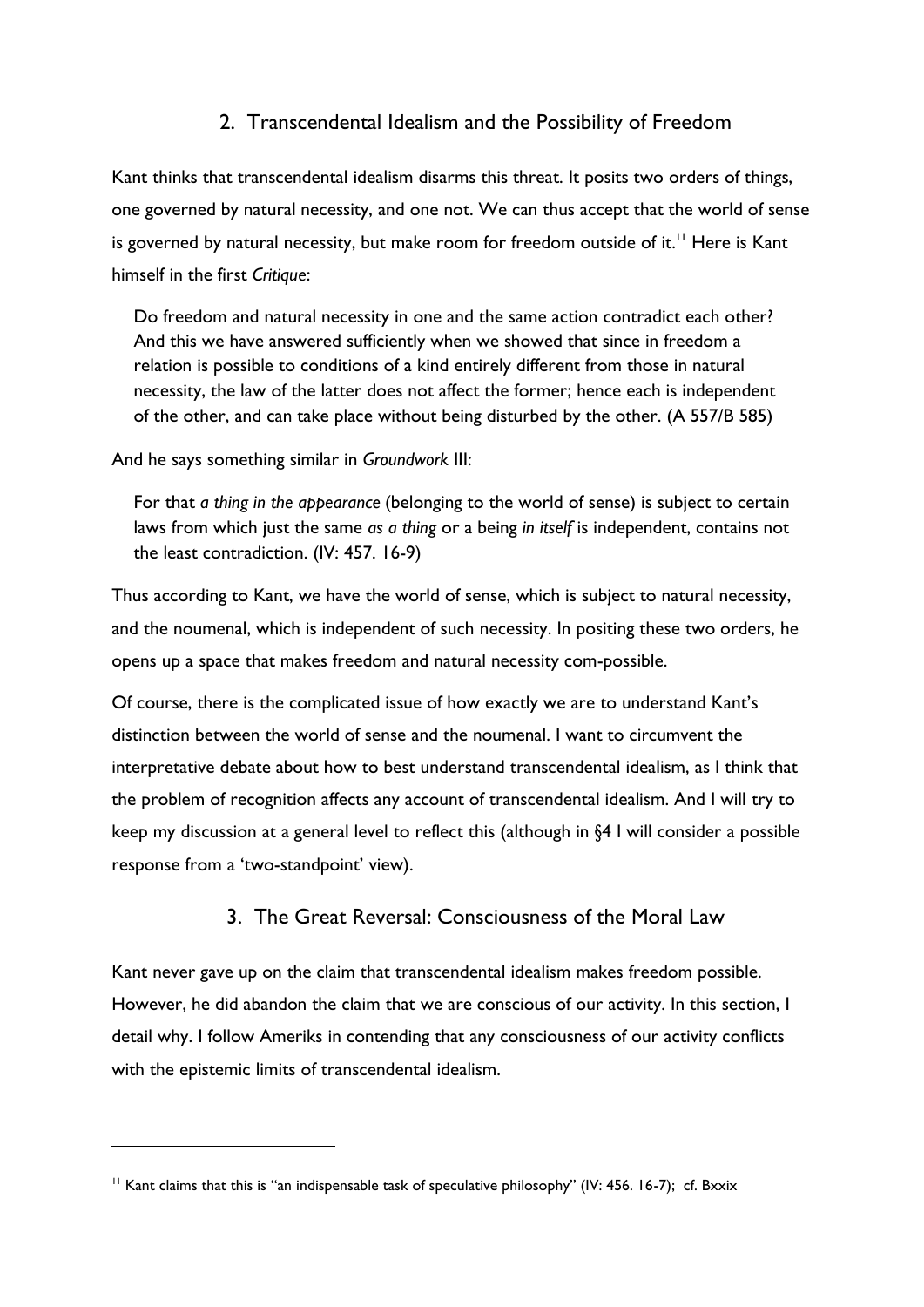In claiming that we are conscious of the causality of our reason, Kant seems to be assuming that we are somehow acquainted with the other order of things, that we can (in some sense) experience our activity in the noumenal. Ameriks argues that Kant became aware of this after the publication of the *Groundwork*, and thus:

[I]n the second *Critique* (1788) Kant had to recast his treatment of freedom radically so as to be in line with the more severe limits on self-knowledge that he had come to stress in the second edition revisions of the first *Critique* (1787). (Ameriks 2000: 191)

I agree with Ameriks that in his earlier works, Kant had not yet seen that this approach conflicts with transcendental idealism. I also follow Ameriks in thinking that Kant became clear about this shortly after the publication of the *Groundwork*. 12

We can see Kant's change of mind in the second *Critique* (1788). Here is the so-called 'great reversal':<sup>13</sup>

I ask instead from what our *cognition* of the unconditionally practical *starts,* whether from freedom or from the practical law. It cannot start from freedom, for we can neither be immediately conscious of this, since the first concept of it is negative, nor can we conclude to it from experience, since experience lets us cognize only the law of appearances and hence the mechanism of nature, the direct opposite of freedom. It is therefore the *moral law* […] (V: 29. 28-34)

Ameriks diagnoses Kant's reversal as follows:

<u>.</u>

[...] it was only to make a virtue of necessity that (given his deepest beliefs of longest standing) he felt it was proper to announce that without the moral law 'we would never have been justified in assuming anything like freedom' (Ameriks 2000: 211)

The necessity Ameriks speaks of concerns the epistemic limits of transcendental idealism. For Kant, we can have no intuition of the noumenal. Moreover, he conceives the world of sense as entirely determined by natural necessity, and thus we cannot experience freedom there either. Kant is clear on both of these points throughout the second *Critique*.

That we cannot experience freedom is clear from the following passages:<sup>14</sup>

<sup>&</sup>lt;sup>12</sup> Ameriks reads *Groundwork* III as Kant's last attempt to construct a rationalist argument for our (transcendental) freedom, and diagnoses it as follows (2000: 191): "[…] once that attempt was worked out as far as it could be, it suffered shipwreck for it conflicted with the critical strains that were being developed simultaneously in Kant's theory of mind and self-knowledge."

<sup>&</sup>lt;sup>13</sup> For readings of Kant that downplay this reversal, see Grenberg (2009), Henrich (1975: 239-35), and Timmermann (2007: 127, 137n18, 143-4).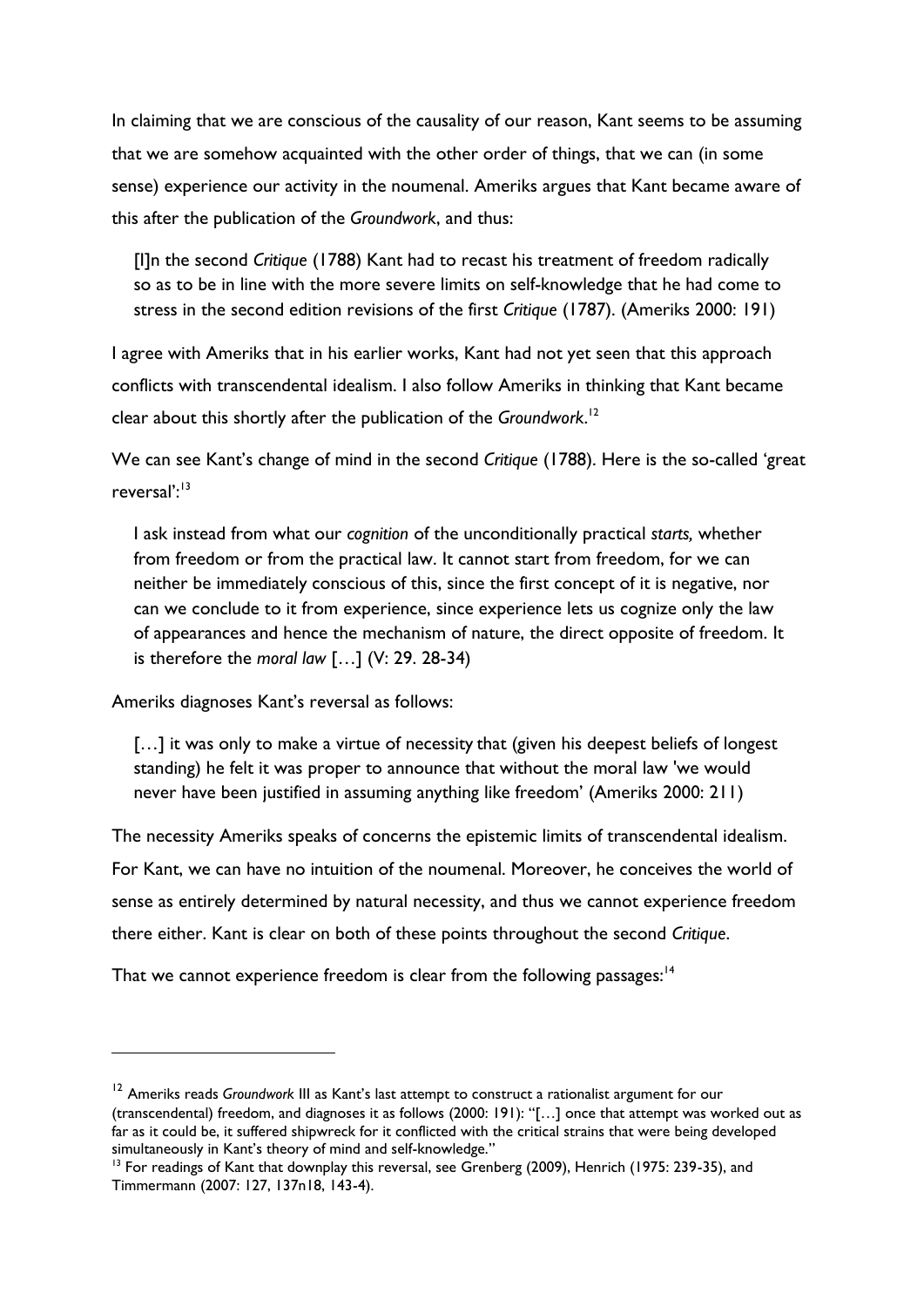It is [...] absolutely impossible to give anywhere in experience an example of it, since among the causes of things as appearances no determination of causality that would be absolutely unconditioned can be found (V: 48. 23-7)

That this is the true subordination of our concepts and that morality first discloses to us the concept of freedom, so that it is *practical reason* which first poses to speculative reason, with this concept, the most insoluble problem so as to put it in the greatest perplexity, is clear from the following: that, since nothing in appearances can be explained by the concept of freedom and there the mechanism of nature must instead constitute the only guide. (V: 30. 9-14)

This claim that we cannot experience freedom in nature does not conflict with the approach of the *Groundwork*. In the *Groundwork*, Kant also claims that we can have no experience of freedom.<sup>15</sup> However, as we have seen, in *Groundwork* III (as well as in his pre-critical lectures on rational psychology and the A-edition of the first *Critique*), Kant makes a crucial appeal to our consciousness of our activity. In the second *Critique*, he retreats from this position.

Kant insists that we can have no intuition of our freedom. We can see this in the fact of reason passage:

Consciousness of this fundamental law may be called a fact of reason because one cannot reason it out from antecedent data of reason, for example, from consciousness of freedom (since this is not antecedently given to us) and because it instead forces itself upon us of itself as a synthetic a priori proposition that is not based on any intuition, either pure or empirical, although it would be analytic if the freedom of the will were presupposed; but for this, as a positive concept, an intellectual intuition would be required, which certainly cannot be assumed here. (V: 31. 24-31)

Here Kant is clear that we have no consciousness of freedom, which he claims would require an intellectual intuition.<sup>16</sup> Elsewhere he claims that we are not conscious of the freedom of our will independently of our consciousness of the moral law, and that any such consciousness (of our own freedom) would require a "special intuition of itself [*einer besondern Anschauung seiner selbst*]" (V: 42. 15-6).

<sup>&</sup>lt;sup>14</sup> Cf. Bxxviii: "I cannot cognize freedom as a property of any being to which I ascribe effects in the world of sense, because then I would have to cognize such an existence as determined, and yet not as determined in time (which is impossible, since I cannot support myself with any intuition)."

<sup>&</sup>lt;sup>15</sup> Cf. IV: 455. 13-4; IV: 459. 5-7.

<sup>&</sup>lt;sup>16</sup> In the *Groundwork*, Kant does complain about the "common understanding" wanting to make the world of understanding into "an object of intuition" (IV: 454. 5), but at the same time, as we have seen, he makes a lot of the consciousness of the causality of our reason. Hence, Ameriks' claim that the arguments of *Groundwork* III are merely "a slightly more self-conscious continuation of some relatively crude beliefs about freedom that Kant had held for some time and simply had not gotten around to submitting to a thorough critique" (2000:  $214$ ).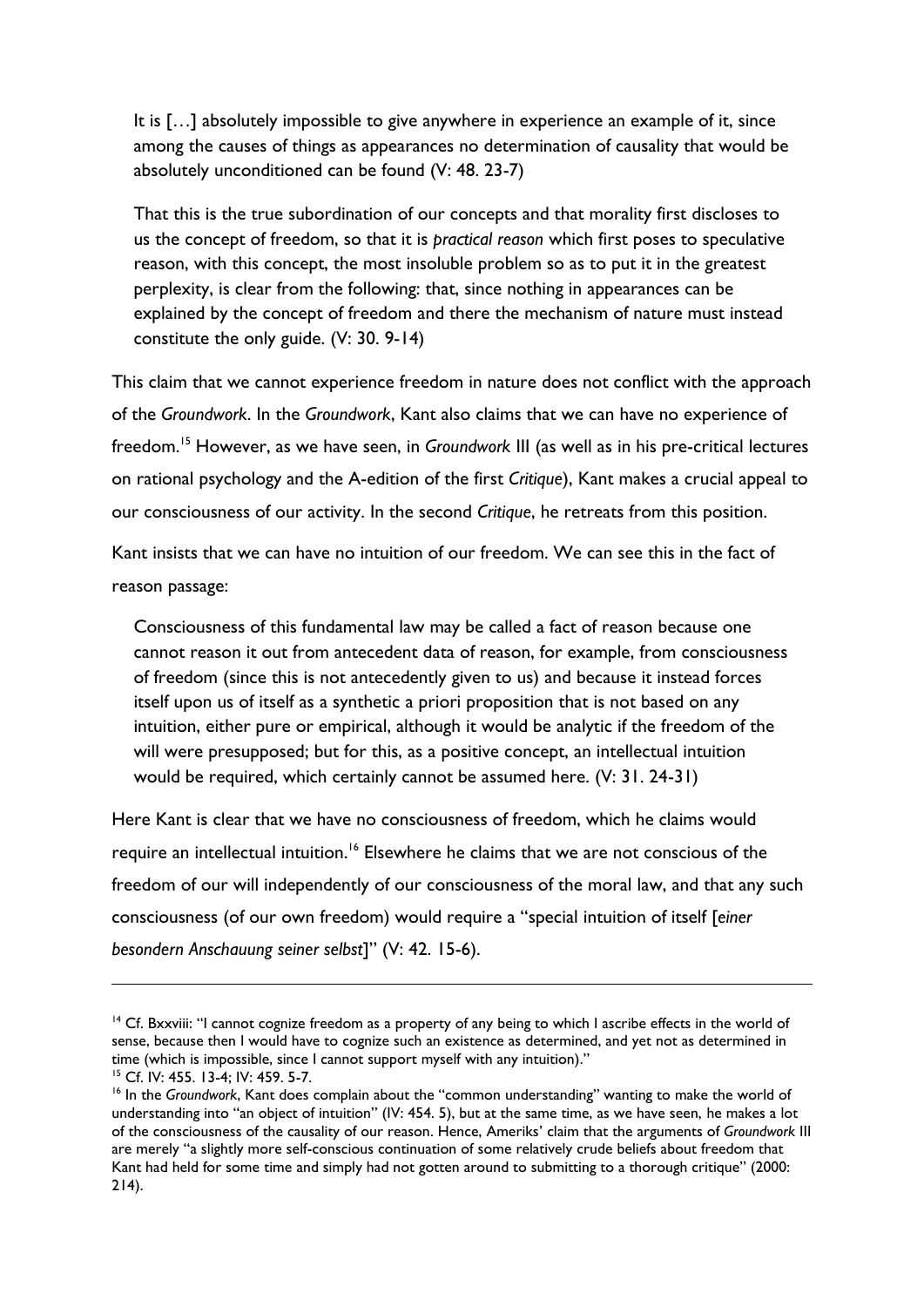This seems right, on Kant's set-up. The activity (or causality) of reason is not going to be found in the world of experience. It occurs in the noumenal realm, and to claim that we are conscious of this activity would involve some sort of access – "a special intuition of itself"  $(V: 42. 15-6) -$  to the noumenal.

This is a crucial development in Kant's thought. Here is Ameriks on this, one last time:

[The great reversal] was forced on him once he chose squarely to face both the full consequences of his theoretical philosophy with respect to the self and the implications of his deepest beliefs, his principles of practical philosophy. (Ameriks 2000: 219)

I agree with Ameriks that Kant makes this move, and I also think that this ultimately counts against Kant's treatment of freedom. I will shortly make this case, through pushing the problem of recognition. I want to now set the scene for this by considering Jeanine Grenberg's recent work on phenomenology in Kant's moral philosophy.

# **Grenberg and the First-Person**

Grenberg emphasises the importance of first-personal moral phenomenology in Kant, which she sees at the heart of his moral philosophy. The moral phenomenology in question is the fact of reason – our experience of an unconditional obligation.<sup>17</sup> In what follows, I lay out her position, before suggesting that, along with Kant, she overlooks the importance of the third-person in moral philosophy.

Grenberg opens her book as follows:

The central claim of this book is that to engage in practical philosophy, Kantian style – indeed, in order to be *entitled* to the pursuit of cognitions beyond the limits of theoretical reason – we must set aside third-person, theoretical concerns and enter first into phenomenological reflection upon the common, first-personal experience of ourselves as agents. (Grenberg 2013: 15)

Grenberg complains about the "disfigurement of practical philosophy" (2013: 2), which becomes (at best) "a theoretical, scientific, third-personal reflection upon practical experience" (2013: 3).<sup>18</sup> She is not alone in this. It is one of Korsgaard's central claims that

 $17$  For an alternative account of this moral phenomenology, see Ware (2015).

<sup>18</sup> Cf. Grenberg (2013: 5).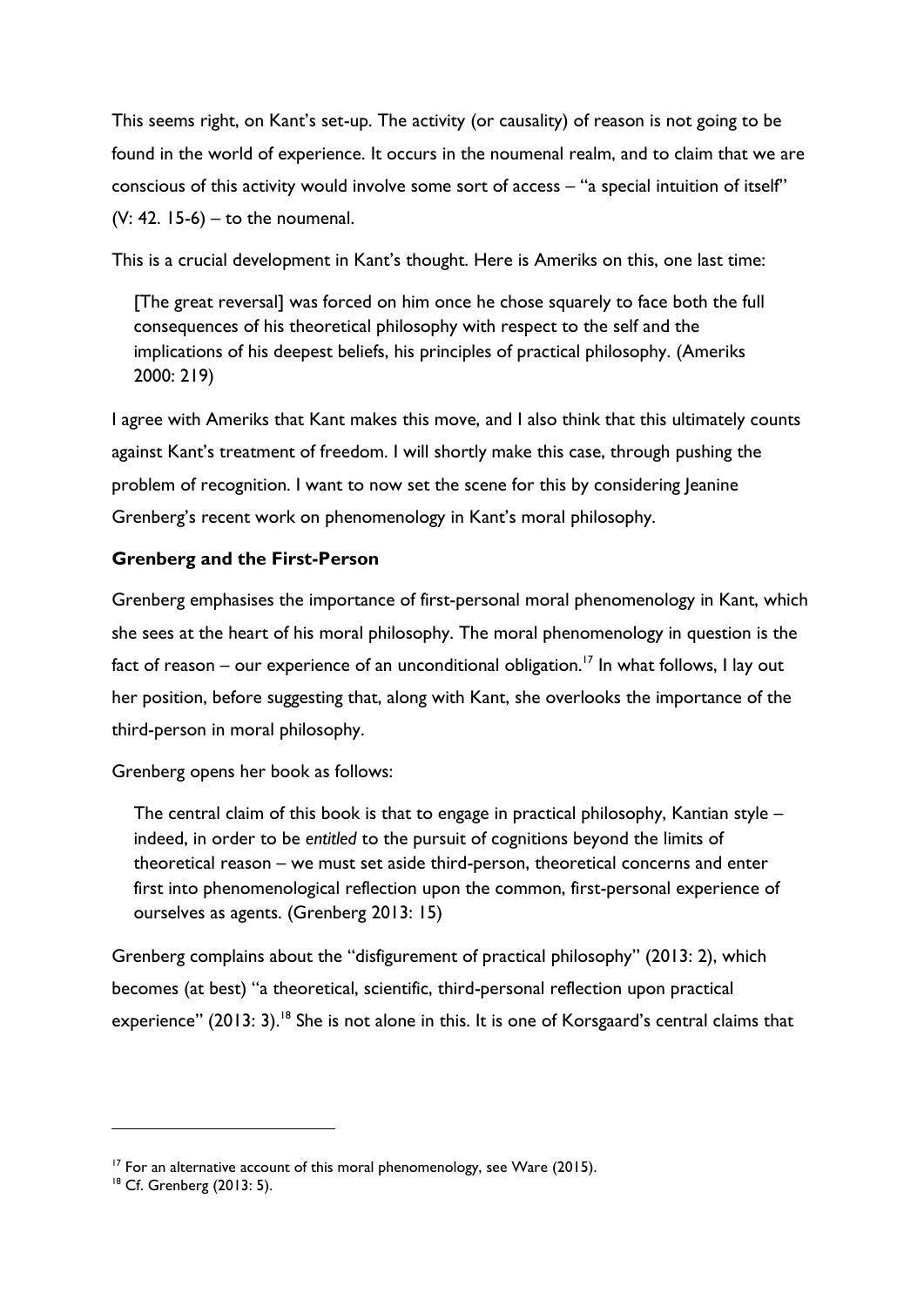practical philosophy is first-personal, and theoretical philosophy third-personal.<sup>19</sup> I agree with these thinkers that we should not look to reduce practical questions – about what ought to be done – to theoretical questions about what, in fact, is done. However, this does not mean that there is not an important third-personal dimension to practical philosophy. Indeed, I will argue that Grenberg runs together third-personal, theoretical and scientific claims in a way that is unhelpful, and furthermore that certain theoretical and third-personal thoughts are crucial to morality.

I think Grenberg adopts this exclusively first-personal approach for the same reasons that Kant does. She is acutely aware that any experience or intuition of activity would conflict with the epistemic limits of transcendental idealism. She then carefully follows Kant in the second *Critique* to offer an account of moral phenomenology that does not violate these limits. Like Kant himself, Grenberg offers an ingenious solution to a hopeless set-up.

We can see this by thinking about third-personal issues in practical philosophy. Martin Sticker has recently responded to Grenberg's work by pointing to important instances of second – and third – personal moral phenomenology in Kant himself (Sticker 2014: §4.2.1).<sup>20</sup> Sticker is right that Kant does talk in this way, but I think transcendental idealism precludes any such talk. Grenberg also recognises that Kant does make third-personal claims in his practical philosophy, but wants to distance herself and Kant from this (2013: 128-9). In doing so, Grenberg sticks closer to what Kant's system can allow for, but I do not think that this counts in her favour. Without the third person, Kant's moral philosophy is hopeless, or so I shall now argue.

# 4. The Problem of Recognition

Transcendental Idealism is an ingenious solution to a hopeless set-up. If we think of nature as entirely determined by natural necessity, but want to preserve an incompatibilist conception of freedom, we must locate this freedom somehow outside of nature. We then

 $19$  Cf. Korsgaard (1996a: xii): "Kant approaches moral philosophy in a very different way than the British Empiricists and their heirs in the analytic tradition do. The basic problem, set by the plight of rational agency, is "what should I do?" The approach is to raise practical questions as they are faced by the reflective moral agent herself. Moral philosophy is the extension and refinement of ordinary practical deliberation, the search for practical reasons. This makes Kant's enterprise very different from that of philosophers who talk about morality and the moral agent from the outside, third-personally, as phenomena that are in need of explanation. Kant arguments are not *about* us; they are addressed *to* us." Pippin (2009: 38) puts forward a similar line. <sup>20</sup> Sticker (2014: §4.2.1) draws attention to the Sulzer footnote in the *Groundwork* (IV: 411n), as well as thirdpersonal elements in the fact of reason itself.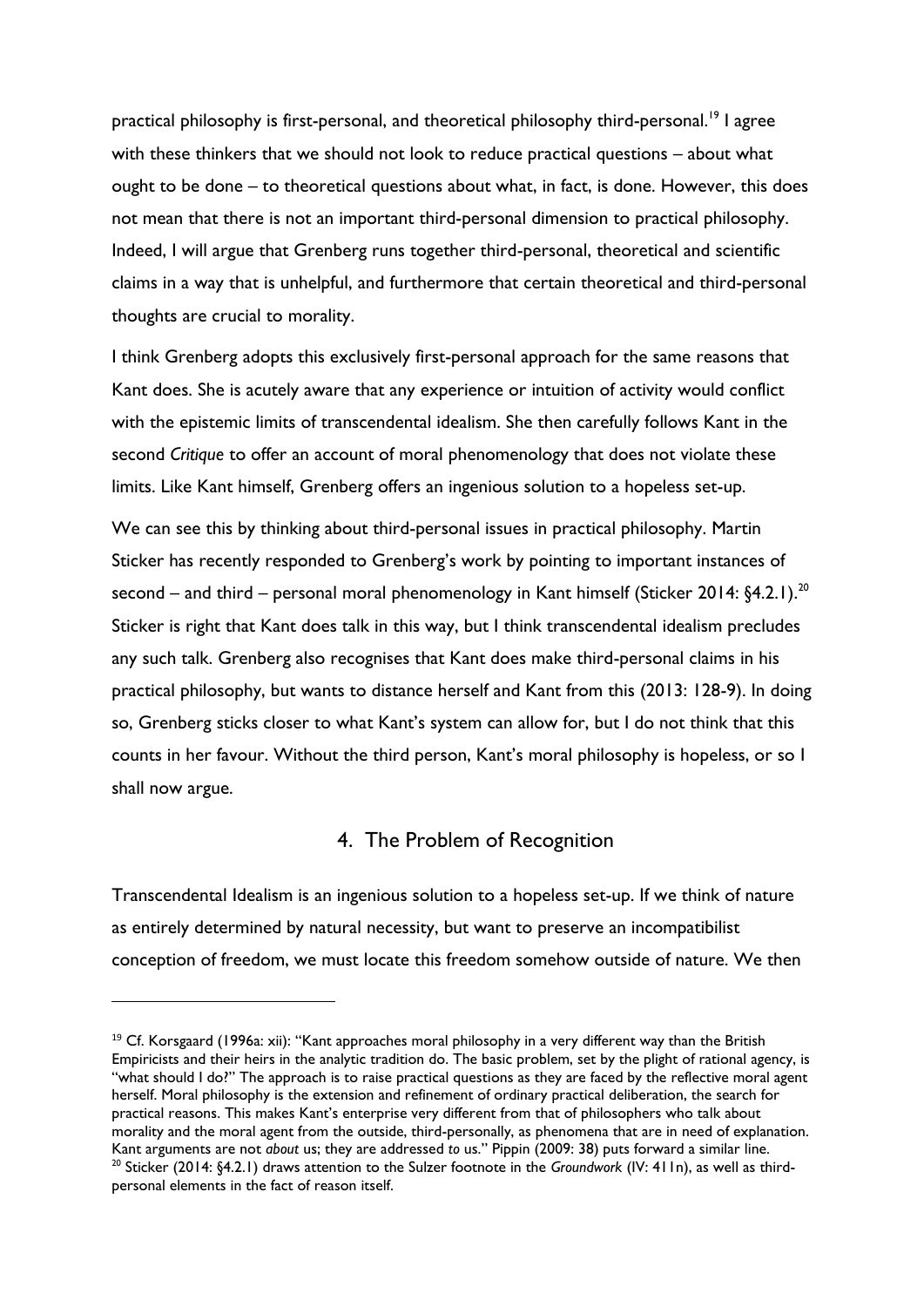run into the problem of how we can be aware of our freedom. For a while, Kant thought he could provide a simple answer to this puzzle, arguing that we are conscious of the causality of our reason. As we have seen however, he came to realise that this conflicts with the epistemic limits of transcendental idealism. If we can have no experience or intuition of the noumenal, then we can have no consciousness of our own activity. In the second *Critique*, Kant instead proposes that we are conscious of an unconditional obligation, which commands us that we ought to do something, from which we infer that we can. Anything more than this would violate the set-up. Even from this brief sketch, we can see the ingenuity of Kant's attempted solution. In what follows, I will reveal the hopelessness of the set-up, and claim that transcendental idealism precludes Kant from accounting for the recognition of other rational agents.

Kant's moral philosophy contains an asymmetry between the first and the third person.<sup>21</sup> In the second *Critique*, I experience the moral law as binding and this is what reveals *my* freedom to *me*. Grenberg follows suit to insist that the phenomenology in Kant's account is exclusively first-personal. As we have seen, she contrasts this with a third-personal approach, from which everything is (apparently) determined by natural necessity. The basic thought is that we can accept this conception of nature, but preserve freedom, since that is something that is exclusively revealed through first-personal (moral) phenomenology, something that third-person explanations could never undercut. This is the only solution available, given the set-up. If we think of nature as entirely determined by natural necessity, then we will find no freedom in it. This can lead to the further thought that theoretical reason and the third person standpoint are also unable to find freedom.

One major problem with such an approach involves the recognition of other rational agents. I am conscious of the moral law, which tells me that I ought to act in a certain way, and this reveals that I can. Once more, this is how *my* freedom is revealed to *me*. The problem concerns how this applies to the freedom of others:<sup>22</sup> How can I know which other parts of nature are rational agents? Kant views the world of sense as entirely determined by natural necessity. As such, I cannot even experience (nor intuit) my own agency, so, *a fortiori*, I cannot experience (or intuit) the agency of others. Otherwise expressed, if our agency is

<sup>&</sup>lt;sup>21</sup> This famously finds its expression in Lewis White Beck's two-aspect view of human conduct (1960: 29-32; 1975).

<sup>22</sup> Fichte is aware of this problem – see §3 of the *Foundation of Natural Rights*; cf. Beiser (2002: 334-7).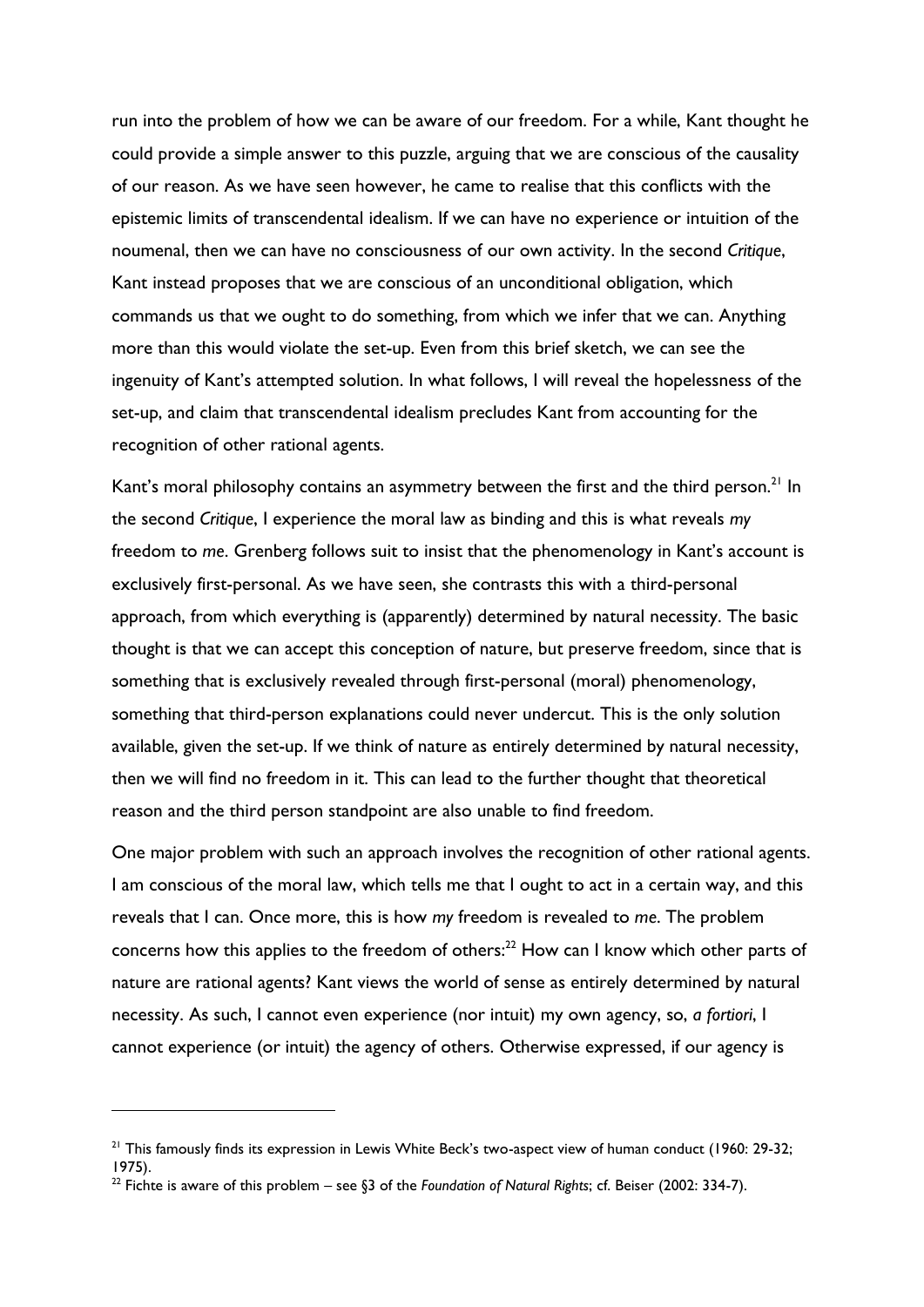exclusively first-personal, then there is no room for any meaningful third-personal judgements about other agents.

# **Empirical Character**

We find one possible response to this problem in the first *Critique*, where Kant draws a distinction between the intelligible and empirical character of a free being. He writes that:

[...] one can consider the causality of this being in two aspects, as intelligible in its action as a thing in itself, and as sensible in the effects of that action as an appearance in the world of sense. (A 538/B 566)

In his (so-called) 'Clarification of the cosmological idea of a freedom in combination with the universal natural necessity', Kant attempts to clarify how this is possible.

He is clear that we cannot experience intelligible character immediately (A 540/B 569). He remarks that:

[...] the intelligible character, which is the transcendental cause of the former [empirical character], is passed over as entirely unknown, except insofar as it is indicated through the empirical character as only its sensible sign. (A 546/B 574)

He says something similar shortly thereafter:

We are not acquainted with the latter [intelligible character], but it is indicated through appearances, which really give only the mode of sense (the empirical character) for immediate cognition. (A 551/B 579)

Kant's claim is that human beings (and presumably finite rational agents in general) exhibit an empirical character.<sup>23</sup> That is, one's behaviour "exhibits a rule, in accordance with which one could derive the rational grounds and the actions themselves according to their kind and degree, and estimate the subjective principles of his power of choice" (A 549/B 577). The thought seems to be that our behaviour exhibits patterns, which allows us to estimate what maxims are in play, and furthermore, offers some indication or sensible sign of our intelligible character.<sup>24</sup> And Kant appeals to something similar in the second *Critique,* where he talks of *"*traces" [*Spuren*] (V: 85. 21) that suggest that an action was done wholly from respect for duty (V: 85. 21-2). $^{25}$ 

 $23$  A key passage occurs at A 549-50/B 577-8.

<sup>24</sup> Cf. A 359; Allison (1990: 30-4); Van Kirk (1986: 52),

<sup>&</sup>lt;sup>25</sup> Cf. V: 468, 24-30.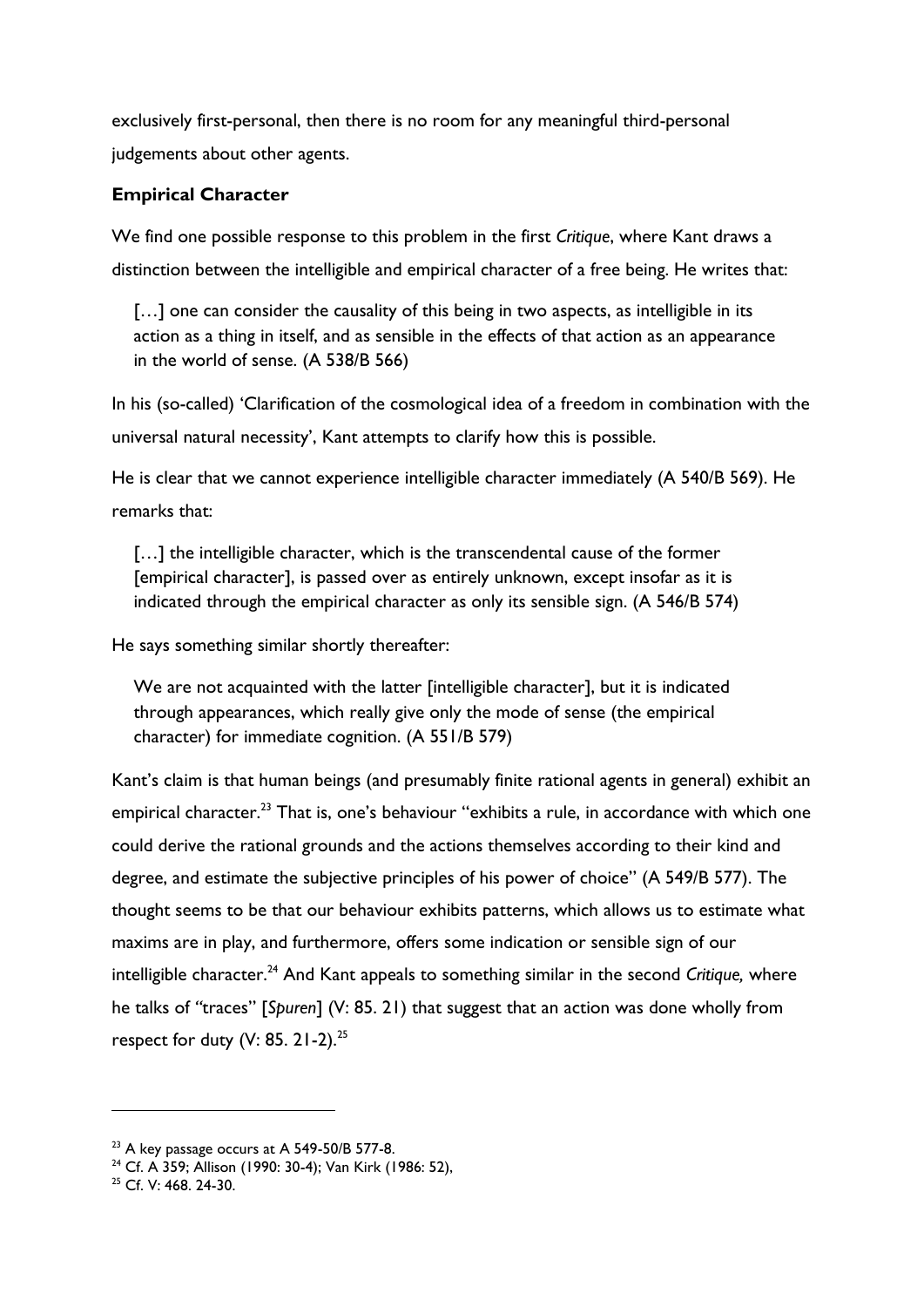In the first and second *Critiques*, Kant operates with an entirely mechanistic conception of nature, which might seem to preclude the possibility of an empirical character. However, I want to leave this objection aside here, as in the third *Critique*, Kant expands his conception of nature to include organisms (which operate according to ends and thereby require a different type of explanation than the merely mechanistic – I will return to say more about this in §5). This entitles Kant to talk of empirical character, but does not help with the problem of recognition as it still leaves us unable to differentiate between organisms and rational organisms.

Empirical character buys Kant a way to differentiate between certain parts of nature, namely those that are determined by mechanism and those that are determined by what we might call 'inner forces' – desires, beliefs and so on. However, he is still stuck with an empirical psychology that explains *all actions* in the world of sense as entirely determined by natural necessity. As such, the most that we could ever get from observation is the "freedom of a turnspit" (V: 97. 19) that Kant famously derides as a "wretched subterfuge" (V: 96. 1). The fact that certain creatures are determined by desires does not reveal any significant form of agency.

Consider for instance, the difference between a *crude* cyborg and a person. Both of these creatures can exhibit rules of behaviour, but only one of them is a rational agent. And it is easy to tell which one it is: the cyborg is very crude. I am not interested in a hard case (with a sophisticated cyborg for instance), but rather an easy one, where we can clearly recognise the rational agent. My claim is that Kant cannot vindicate this judgement. If we are confined to reading their rules of behaviour off an empirical world *entirely determined by natural necessity*, we will not be able to tell which of these patterns of behaviour exhibit an intelligible character.<sup>26</sup>

By accepting a conception of nature entirely determined by natural necessity, Kant has painted himself into this corner. Consider, for example, the following passage from the second *Critique*:

One can therefore grant that if it were possible for us to have such deep insight into a human being's cast of mind, as shown by inner as well as outer actions, that we would know every incentive to action, even the smallest, as well as all the external occasions affecting them, we could calculate a human being's conduct for the future with as

<sup>&</sup>lt;sup>26</sup> Bennett (1984: 105) picks up on a similar worry.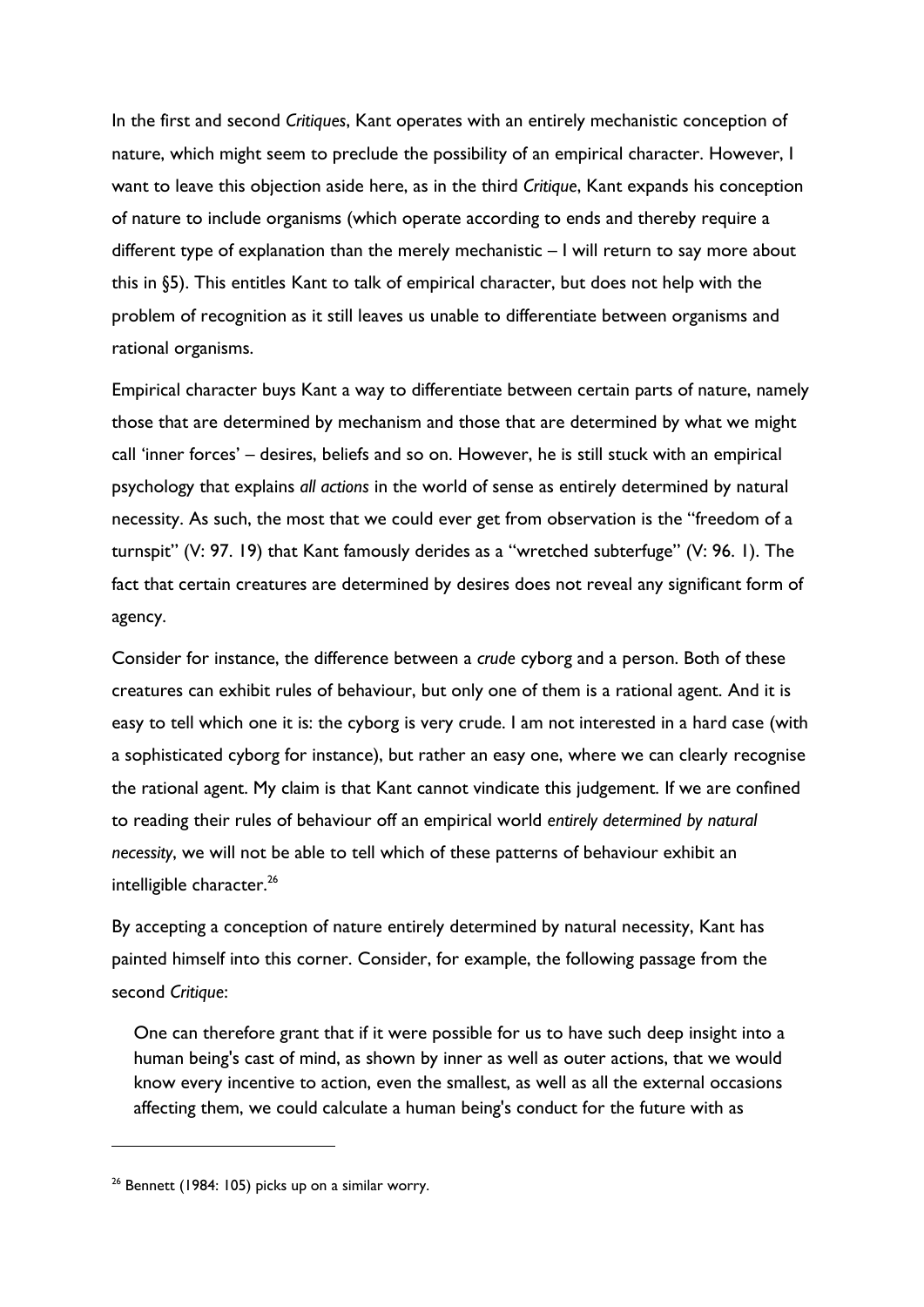much certainty as a lunar or solar eclipse and could nevertheless maintain that the human being's conduct is free. (V: 99. 12-9)

I think Kant is too cavalier about his account of freedom here. His thought seems to be that, everything in nature is entirely determined and (in principle) predictable, but freedom is nevertheless possible. I experience the moral law, and this reveals *my* freedom to *me*. Once more, I accept that this approach makes freedom possible (and reveals it to be actual in my case), but object that it precludes any recognition of other rational agents. I want to bring this out with the use of another example.

Imagine that you are a super-scientist who can predict the behaviour of everything under the sun. Given Kant's set-up, how could you possibly determine which things are rational agents and which are not? Everything in experience is determined entirely by natural necessity and predictable, which precludes you from discovering which parts of nature are free in the noumenal realm.

As a super-scientist, you have a complete understanding of how nature works, you understand everything that has happened and can predict everything that will happen. But still, you need to eat. So, you go the supermarket, and have to decide what type of things you should eat. You rule out the furniture because it has little nutritional value. What remains are a variety of vegetables, animal-products, living animals and humans. How can you differentiate between these different types of things? They are all entirely predictable in accordance with natural laws. Some of these things might be more internally determined, but that is nothing more than the freedom of the turnspit. So, there you are, looking at various different things that are entirely determined by natural necessity and predictable. Of course, we think that these different types of things possess different moral status. And a huge part of this, for Kant, is due to the fact that human beings are rational agents. But how are we supposed to have access to this? How are you, the super-scientist that you are, supposed to pick out the parts of nature that are rational agents, given that all of nature is entirely determined by natural necessity?

#### **The Practical Standpoint**

One possible response is that I am adopting the wrong perspective here. The superscientist, for instance, when they see the predictability of nature, is operating from the theoretical standpoint. The response is that, when the super-scientist comes to act, they adopt the practical standpoint, and from here things are fine. However, even from this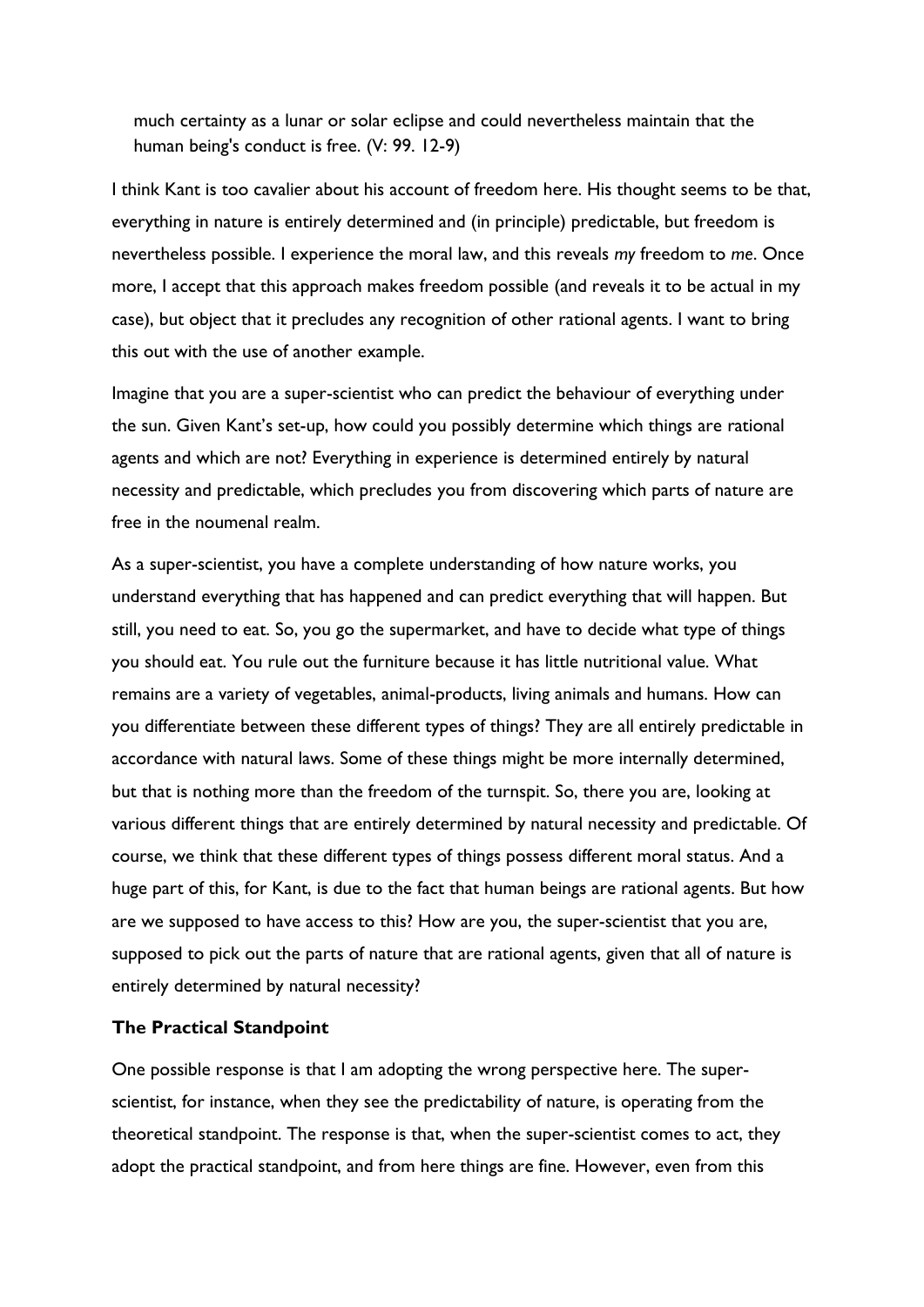perspective, the super-scientist will have to be able to differentiate between the types of things that it is okay to eat, and the types of things that it is not okay to eat. And that involves a theoretical judgement about the nature of those things. We need to be able to judge which things are rational agents, and which are not. And when Kant claims that nature is entirely determined by natural necessity and predictable, he precludes this possibility.<sup>27</sup>

Another possible response available to Kant involves an argument from analogy.<sup>28</sup> I see that I am a human being and that I am free. I therefore have grounds for thinking that other human beings are also free. However, this is a poor argument, as it is induction from *one* case.<sup>29</sup>

A related strategy would be to claim that the moral law reveals to me that I am a rational agent, but I also see my behaviour as exhibiting certain patterns in the world of experience. I then see other beings exhibit similar sorts of patterns, and can then infer that they are also rational agents.<sup>30</sup> This seems like a promising avenue, but, once again, I think that Kant's setup precludes it. The problem lies in the type of behaviour that I observe of myself in the world of experience – recall that on Kant's set-up, I am unable to experience (or intuit) my own agency. When it comes to the world of experience, all of my behaviour is entirely determined by natural necessity. And in viewing the world of experience in this way – both my behaviour and that of others – there is no way to tell which parts of it might have free causes in the noumenal.

One might suggest that, with human beings, we experience behaviour that requires explanations in terms of reasons or agency. And that seems right. However, once again, Kant is not entitled to this, given his conception of experience. I am not being unfair to him here. This is his position. As we saw in §3, he repeatedly insists that we could have no experience of freedom whatsoever.<sup>31</sup>

This problem infects Kant's whole theory of freedom. For instance, in the second subsection of *Groundwork* III, Kant famously argues that we must lend the idea of freedom to every

<sup>&</sup>lt;sup>27</sup> For another important objection to the 'two-standpoint' reading of Kant's theory of freedom, see Nelkin (2000).

 $28$  Cf. Schopenhauer (1819: §19).

<sup>&</sup>lt;sup>29</sup> Cf. Wittgenstein's famous remark (PI,  $\S293$ ): "If I say of myself that it is only from my own case that I know what the word "pain" means – must I not say the same of other people too? And how can I generalize the *one* case so irresponsibly?" Cf. Stern (2000: 218-220).

<sup>&</sup>lt;sup>30</sup> Cf. Wuerth (2014: 68).

 $31$  Again, cf. Bxxviii, V: 30. 9-14, and V: 48. 23-7.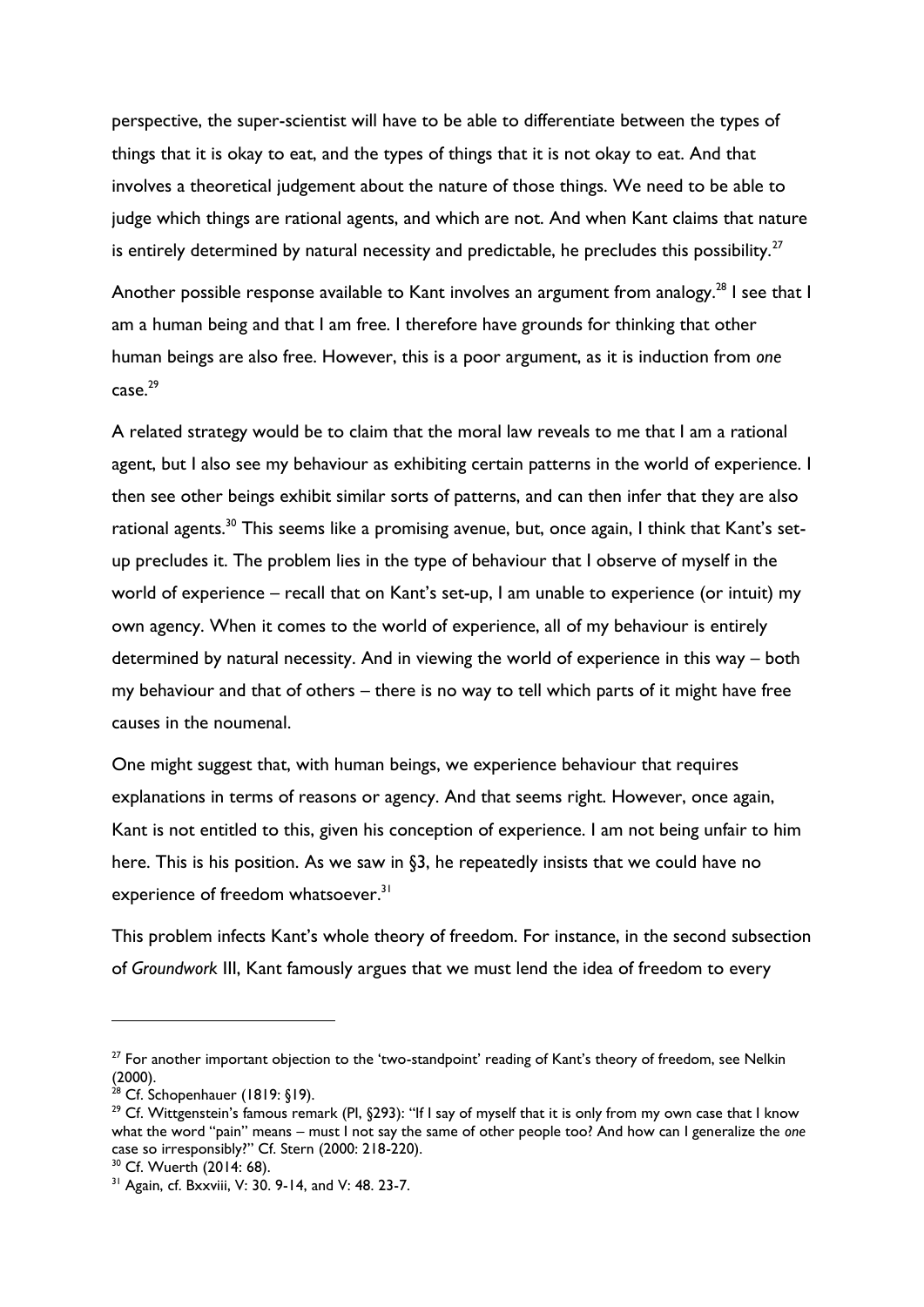rational being with a will, which some commentators take to be his crucial insight about freedom.<sup>32</sup> But this is too quick, as once again, we still need to be able to determine which rational beings have wills, and which rational beings do not. Indeed, we need to be able to determine which bits of nature are rational beings at all.

Here, we touch upon the problem of other minds. Carol Van Kirk has argued that Kant does not face this problem, as there is no asymmetry between knowledge of the self in the first personal and the third-personal case (Van Kirk 1986: 41). However, she is talking exclusively about empirical character (Van Kirk 1986: 42; 56). When it comes to our intelligible character, and especially our agency, as we have seen, there is an important asymmetry between the first and third person, and it is here that Kant's account is problematic. On this note, I want to return to Grenberg, and her emphasis on the firstperson.

# **Grenberg and the Third-Person**

In the introduction to her book, Grenberg contends that:

When we set aside theoretical modes of pursuing knowledge and turn instead to our practical experiences, we are no longer simply interested in knowing something; we are, more centrally, interested in that knowledge which will secure our status and efficacy as agents. Indeed, it is only by reflecting upon ourselves as agents that we find the very possibility of expanding our knowledge beyond the limits asserted in theoretical philosophy. (Grenberg 2013: 6)

The strict division between practical and theoretical philosophy is unhelpful. Indeed, it fails to secure precisely what Grenberg wants, namely, our status (and efficacy) as agents.

I have argued that Kant's approach in the *second Critique* precludes recognition of other rational agents. I think that *Groundwork* III offers some hope on this score, in that we are at least conscious of activity in our own case. Grenberg recognises that in *Groundwork* III, Kant also seems to allow some third-person talk of freedom. But she thinks he is mistaken to do so: 33

One could, perhaps, use the language of "experience" to refer to this rational reflection upon one's actions. But this is an inference a third-personal spectator upon my action could make as easily as I could. Kant is thus not, in this passage, entering

<sup>32</sup> Cf. Korsgaard (1996a: 162-3; 1996b: 94-7).

<sup>33</sup> Cf. Grenberg (2013: 129; 132).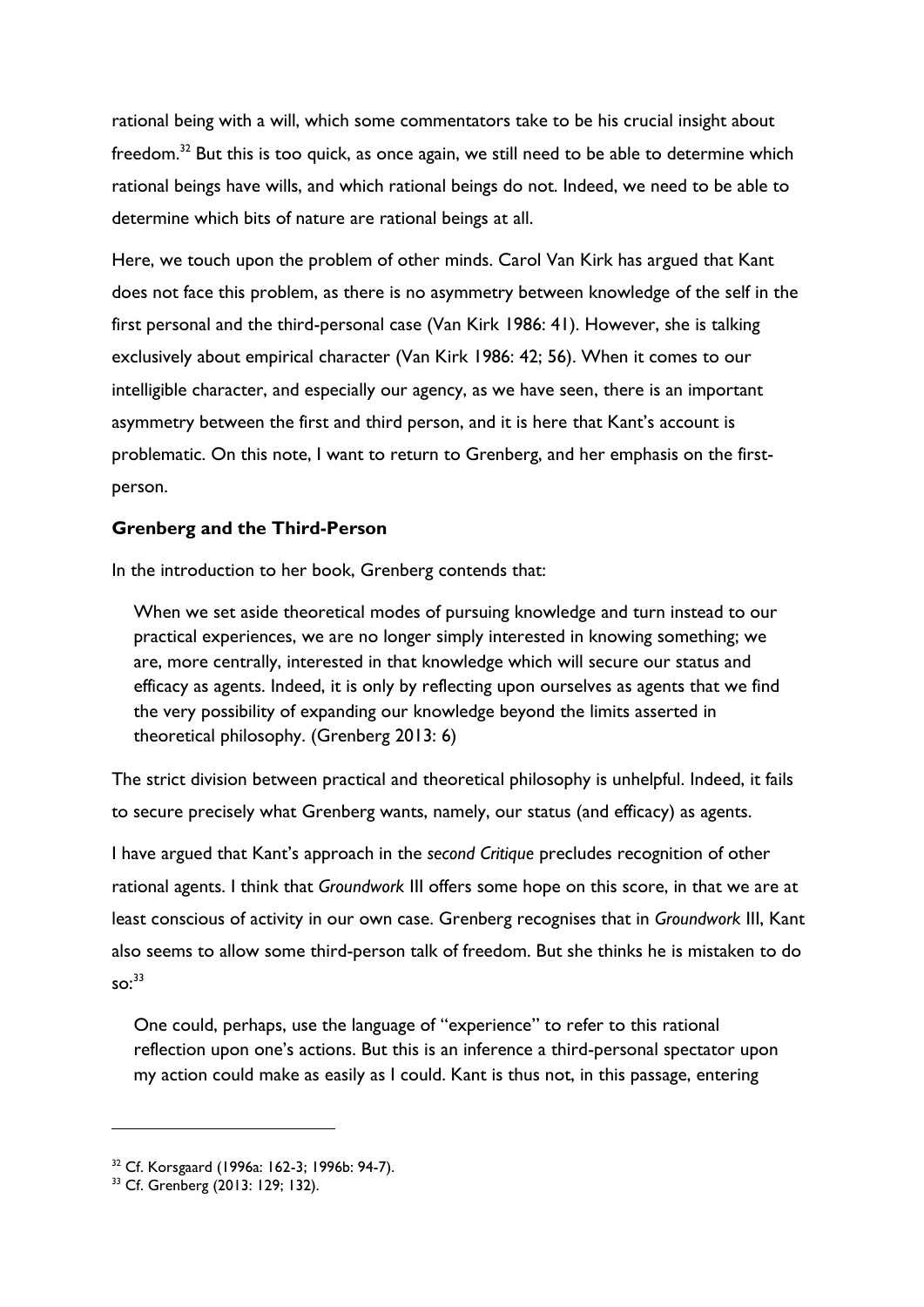fully into the felt, first-personal experience of freedom; rather, there remains this remnant of a third-personal, even nonmoral or theoretical, starting point for his argument. (Grenberg 2013: 110)

As we have seen, Grenberg adopts Kant's approach in the second *Critique*, where it is the experience of the moral law which reveals *my* freedom to *me*. Grenberg wants to stick to this exclusively first-personal approach.

She also resists Kant's suggestion in the *Groundwork* that we might be conscious of the causality of our own reason, as this would conflict with the epistemic limits of transcendental idealism. She worries that:

[...] were Kant to be arguing here in *Groundwork* III that the felt experience of activity is the felt experience of positive freedom, he would be arguing to just this illicit noumenal content of felt phenomenological experience: he would be saying that we have a felt experience of being a noumenally rational causal force. (Grenberg 2013: 112)

Grenberg think that *Groundwork* III fails. However, unlike Ameriks, she does not think that it is just a rehashing of Kant's pre-critical account of the consciousness of our activity (2013: 119). She thinks that "Kant is at least *trying* to do something different" (ibid.).

Here, Grenberg pulls apart Kant's claim that we are conscious of our agency. She offers two options (Grenberg 2013: 114): We are conscious of either *negative* freedom (freedom from constraint) or *positive* freedom (freedom as a rational cause). As we have just seen, Grenberg rules out the latter, as it would conflict with the epistemic limits of transcendental idealism. Instead, she suggests reading Kant's talk of the phenomenology of our agency in *Groundwork* III as concerning *negative* freedom (Grenberg 2013: 112).

Here, Grenberg allows something close to consciousness of agency, but still insists that it is exclusively first-personal. I want to continue to push her on this. She offers a beautiful example of this feeling of activity:

Think, for example, of a child chasing seagulls on a beach: "My mother isn't doing this; nor is she preventing me from doing this. I am causing those birds to fly away!" Even a child can distinguish the phenomenological nature of this experience from one in which her mother makes her brush her teeth, or in which her inability to walk prevents her from running. She is experiencing herself as being active in relation to her mental representations of the birds. (Grenberg 2013: 113)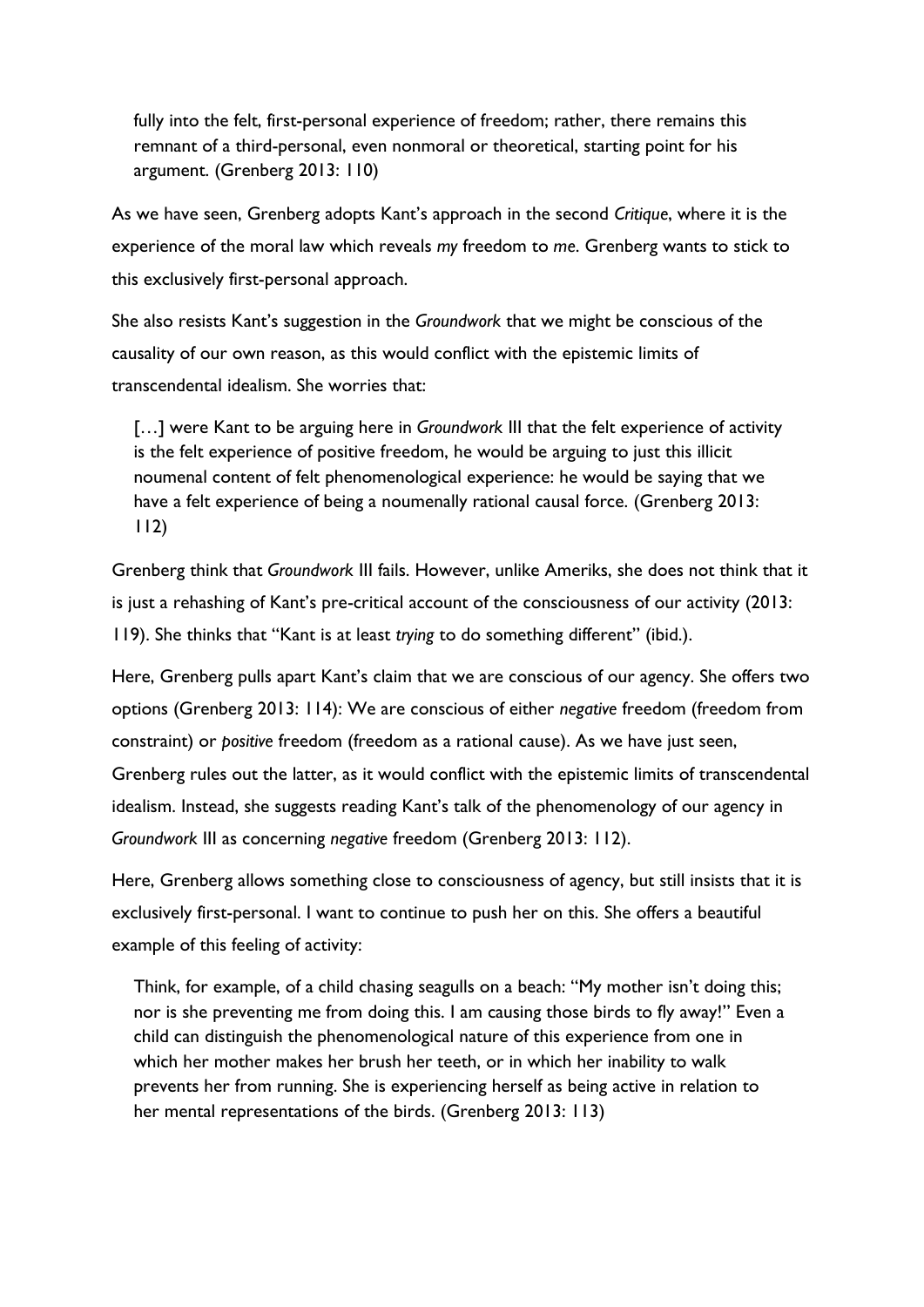This is a great example, but I am not that child, and (sadly) nowhere near a beach. What I can do though is picture this scenario: a child racing through the waves in delight as seagulls scatter at their every turn. I do not need to be that child, and I also do not need to imagine myself as that child.<sup>34</sup> Instead, I can imagine *watching* that child experience its first glimpses of agency.

Grenberg offers another revealing example:

<u>.</u>

Psychologists also describe even very young children as having an experience of being free from constraints and of having an effect on the world when they smush their fingers happily in mud. The joy in such experiences comes from the child's sense of being free from both external and internal constraints, and thus of being active in relation to her world. This does seem, then, a plausible common experience: sometimes I feel like I'm moved by things, but other times I feel like I'm moving or causing other things. (Grenberg 2013: 124-5)

This is another beautiful example. And I think it is a common experience. I have not smushed any mud in a while, but I do enjoy a sense of freedom when I cycle for instance, weaving left and right between the dotted parking lines. But what is revealing about Grenberg's discussion is that psychologists pick up on this behaviour in children. Of course, this could be understood in an exclusively first-personal sense: the children experience the activity of mud-smushing and then report this to psychologists. But it seems to be more than this, it seems like psychologists can observe this type of activity *as agency*. 35

In general, we can observe agency. Of course, the knowledge that we gain on the basis of this is fallible. Perhaps we can never be completely *certain* whether something is an agent (or some event an act of agency) or not, but we can be more or less sure about various cases, with a good claim to knowledge. And Kant's setup fails to vindicate this.

Kant concludes his discussion of freedom in the Transcendental Dialectic as follows:

[To show] that this antinomy rests on a mere illusion, and that nature at least **does not conflict with** causality through freedom – that was the one single thing we could accomplish, and it alone was our sole concern. (A 558/B 586)

<sup>&</sup>lt;sup>34</sup> Grenberg herself notes that (2013: 129): "There is a certain gleeful indeterminacy to her agency." I agree, but this is a third-personal judgement, and it is hard to see how she is entitled to it, given her exclusively firstpersonal approach.

 $\frac{35}{35}$  Cf. Brown (1998: 90; 94); Wood (1990: 80). Anecdotally, I do actually remember seeing a two year old discover part of their agency. They were going through a phase where all they did was lift up things and drop them, which brought them a lot of joy. Their discovery of their agency was observable. It seems to be a robust experience that psychologists can (and do) observe.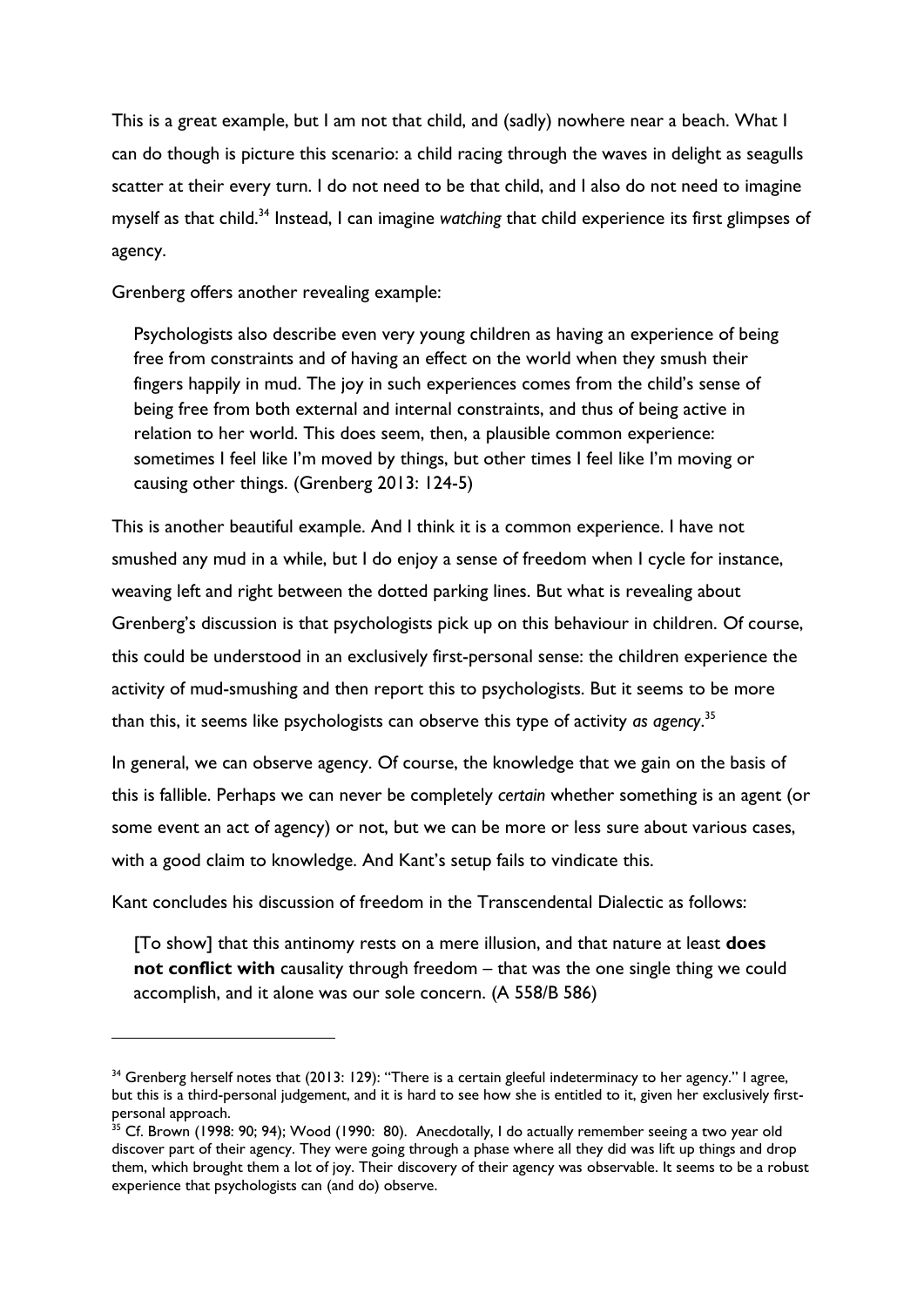I think this is telling. Kant sets about showing how freedom is possible, in the face of the threat of a world entirely determined by natural necessity. And he accomplishes that. However, he does so at the price of precluding the possibility of recognising other rational agents. Of course, he could just insist that this is not his concern. He might try to relegate this problem to the issue of explaining how freedom is possible; at the end of *Groundwork* III, Kant famously declares that we cannot explain how freedom is possible (IV: 459. 4-9).<sup>36</sup> However, it is one thing to have a bit of metaphysical mystery in one's approach, and quite another to offer a set-up that precludes the possibility of recognising other rational agents. And Kant cannot afford to dismiss this as not being his concern – our moral practices require us to be able to recognise other rational agents.

# 5. Nature and Freedom

I have argued that transcendental idealism does not provide an adequate account of freedom. In this final section, I want to sketch an alternative account of the possibility of freedom, one that locates freedom within, rather than outside of, nature.

In locating freedom outside of nature, Kant ruled out any experience of freedom, and thus was saddled with the problem of recognition. Kant though, did move beyond an entirely mechanistic conception of nature in the third *Critique*. In the 'Critique of Teleological Judgement', he offers a teleological treatment of organisms, detailing the ways in which organisms require explanations in terms of ends or purposes, rather than merely mechanical explanations.<sup>37</sup> I have argued that, by itself, this does not allow Kant to overcome the problem of recognition as he still cannot differentiate between an organism and a rational organism from the third-person perspective.

Following Kant's lead however, the German Idealists (in particular Schelling and Hegel) made progress on this front. As Kant himself realised, organisms require explanations in terms of ends, or purposes – final rather than efficient causes.<sup>38</sup> For Kant, though, all of this remained merely regulative;<sup>39</sup> we have to view nature in this way, but this says nothing about the determination of the objects themselves.<sup>40</sup> The German Idealists found this unsatisfying.

<sup>&</sup>lt;sup>36</sup> Cf. V: 94. 2-7. Callanan (2014) offers an intriguing account of the importance of this claim.

 $37$  See, for example, his revealing discussion of a tree at V: 371.  $7 - 372$ . 11.

**<sup>38</sup>** Cf. V: 374. 21-6; V: 376. 13-4; V: 377. 1-3; V: 382. 30-4.

 $39$  Cf. V: 360.21 – 361. 11: V: 365. 17-25; V: 379. 10-12; V: 383. 12-4.

<sup>40</sup> Cf. V: 404. 30-6.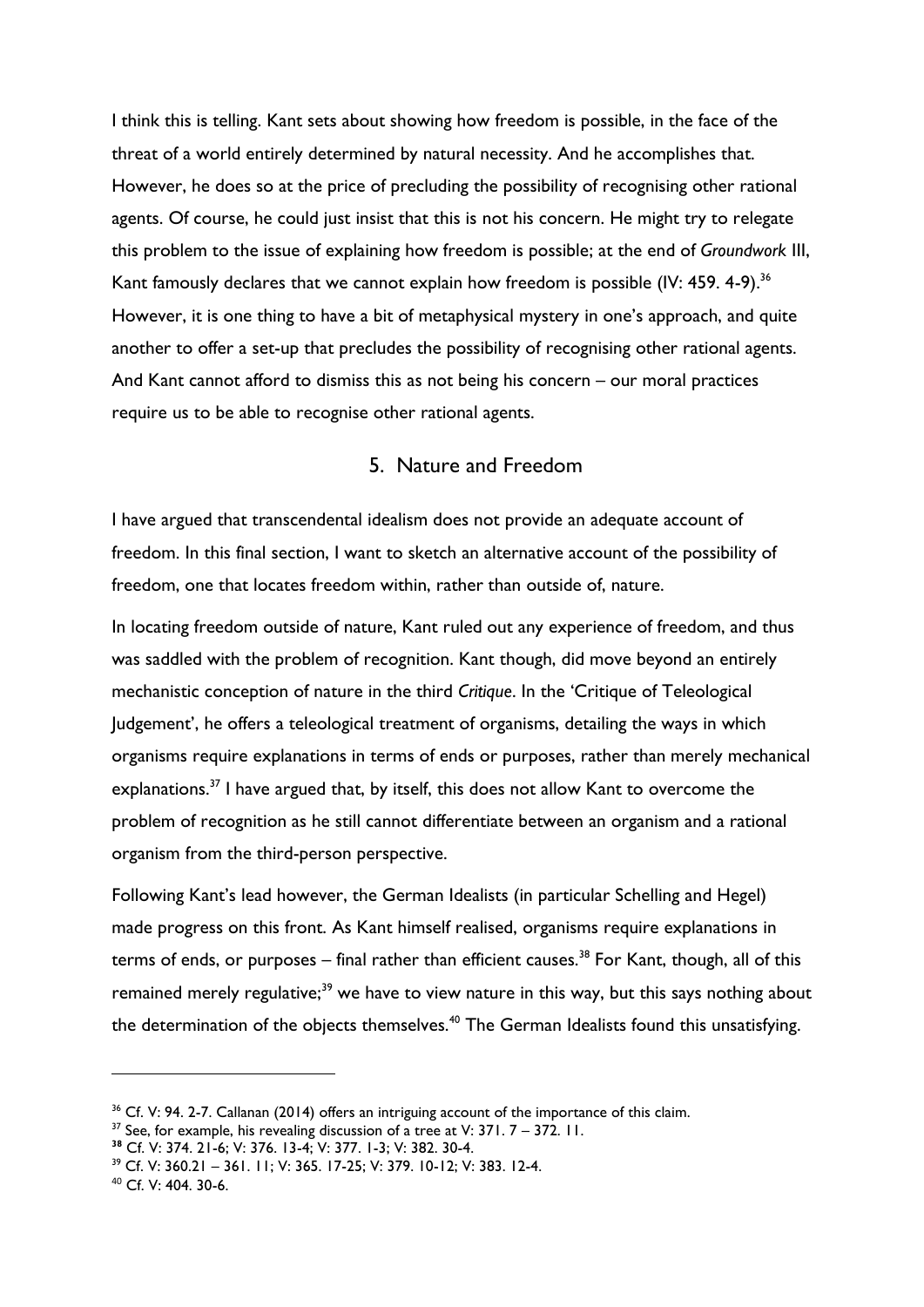Schelling, for instance, asks why certain parts of nature call out to be explained in this way.<sup>41</sup> The simple answer is that they are different sorts of things. Organisms are different from non-organic parts of nature, and accordingly they require different types of explanation. Here is a simple example: It is a hot day, and a dog is drinking water. Why? Well, it is thirsty. It is hot, the dog has been running around, and now it needs to drink to sustain itself. Here we have moved away from mechanism to a conception of nature that involves beings that operate according to ends (and perhaps even representations).

This does not yet get us to rational agents and our freedom. I do not think that we can locate our freedom in the teleology we find in organisms. But what the appeal to organisms does is help disarm the thought that nature is entirely alien to freedom. Before the third *Critique*, Kant sets up nature as entirely mechanistic, totally determined by (and in principle predictable in terms of) efficient physical causes. Thinking about organisms enriches our conception of nature, and moves us away from this.

Moving on further, with the advent of society, culture and language, organisms become rational. And not only do rational beings act according to ends, but we also have the capacity to reflect upon these ends. Much like the introduction of organic matter, this requires different types of explanations – social and rational – because there are now different things. McDowell is spot on when he insists upon two points here: 1) this can all be thought of as natural; 2) we should not shy away from thinking that the introduction of rational beings makes a metaphysical difference.

These two points might seem in tension, but I do not think they are. McDowell famously invokes second nature, as a type of social upbringing [*Bildung*], that allows us to understand how we came to occupy the space of reasons without falling into rampant Platonism.<sup>42</sup>

Second nature provides a way of accommodating our capacity to reason within nature.<sup>43</sup> Without this:

<sup>41</sup> Cf. Schelling (1803: 33).

<sup>42</sup> Cf. McDowell (1994: 83-6).

<sup>&</sup>lt;sup>43</sup> McDowell's diagnosis of Kant is spot on here. He writes that (McDowell 1994: 98): "Since he does not contemplate naturalism of a second nature, and since bald [reductive] naturalism has no appeal for him, he cannot find a place in nature for this required real connection between conceptions and intuitions [namely, spontaneity]. And in this predicament, he can find no option but to place the connection outside nature in the transcendental framework. Kant is peculiarly brilliant here. Even though he has no intelligible way to deal with it."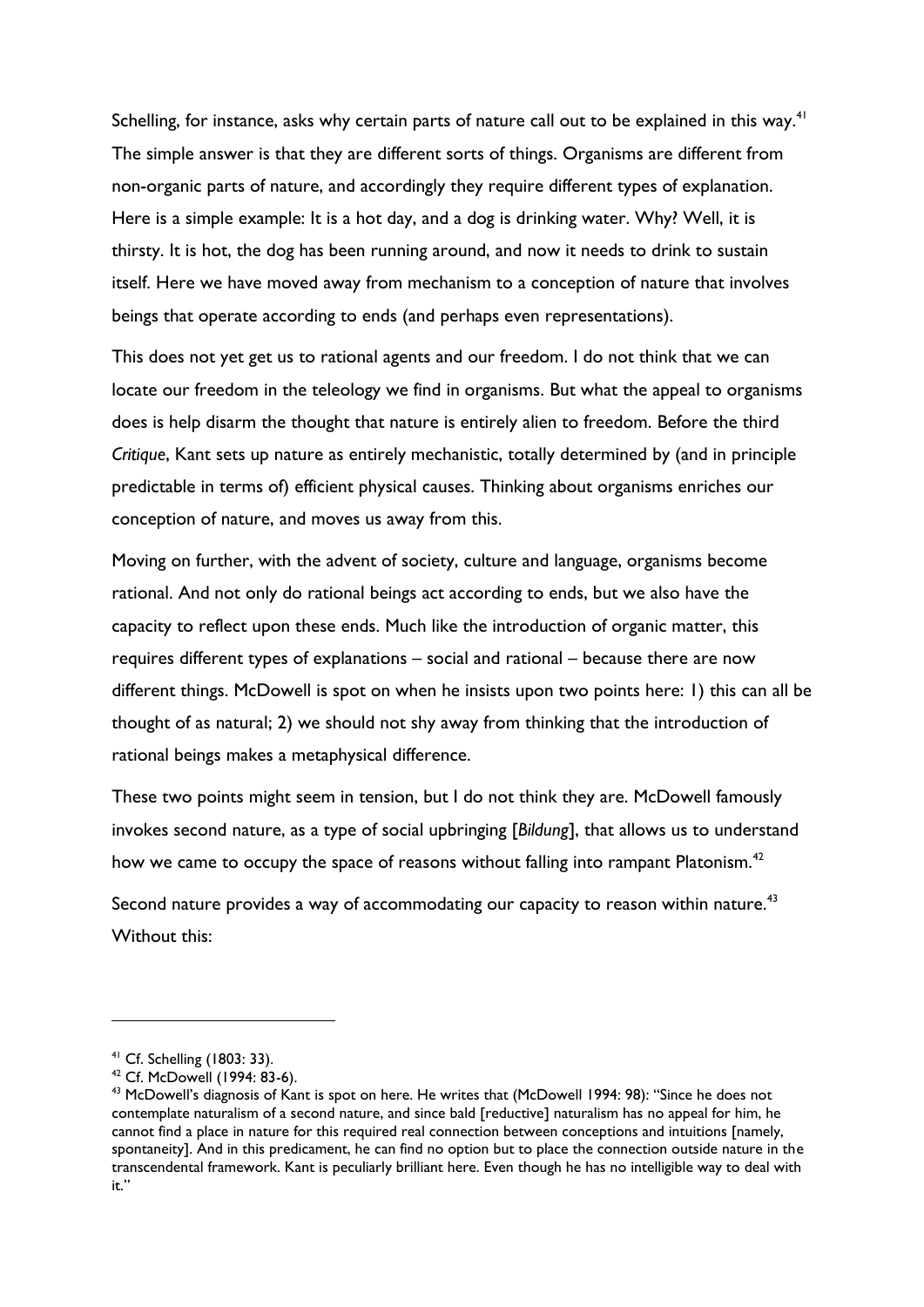We fall into rampant Platonism if we take it that the structure of the space of reasons is *sui generis*, but leave in place the equation of nature with the realm of law [or natural necessity]. That makes our capacity to respond to reasons look like an occult power, something extra to our being the kind of animals we are, which is our situation in nature. (McDowell 1994: 83)

McDowell also notes that we should not shy away from thinking that this makes a metaphysical difference. Once we have beings that are brought up in such a way that they can enter into a space of reasons, we are dealing with a different type of being.<sup>44</sup>

Of course, this is all rather suggestive.<sup>45</sup> But I think it is adequate for the task at hand. The task is to show that freedom is possible, and that we are entitled to think of ourselves and others in this way. We have a lot of evidence for our freedom – the consciousness of our activity (and the experience of an unconditional obligation) – but something puts this into doubt. The doubt stems from an entirely mechanistic conception of nature, a world that operates solely according to mechanistic laws. This threat can be dealt with, as there is more to science than (mechanisitic) physics. There is also biology for instance, which studies things that operate in ways other than mere mechanism. They operate according to ends, and accordingly require explanations in terms of final rather than merely efficient causes. This enriches our conception of nature in a way that makes it not entirely alien to freedom. The notion of second nature does this to an even greater extent, in that it allows us to account for our social practices and the space of reasons within nature.

So, pace Kant, transcendental idealism is not necessary for freedom. And moreover, it does not help. A major problem, as we have seen, lies in the strict epistemic limits it imposes, which precludes the possibility of recognising other rational agents. This is especially unsatisfying given that securing freedom is supposed to be one of the main benefits of transcendental idealism.

# Conclusion

Kant wants to show that freedom is possible and that we are entitled to think of ourselves as free. Unfortunately, he signs up for a conception of nature as entirely determined by natural necessity, and thus has to locate freedom outside of it. This makes freedom possible,

<sup>44</sup> Cf. McDowell (2006: 238).

<sup>45</sup> It is worth noting that McDowell does not think that this is a problem for his approach; cf. McDowell (1994: 178).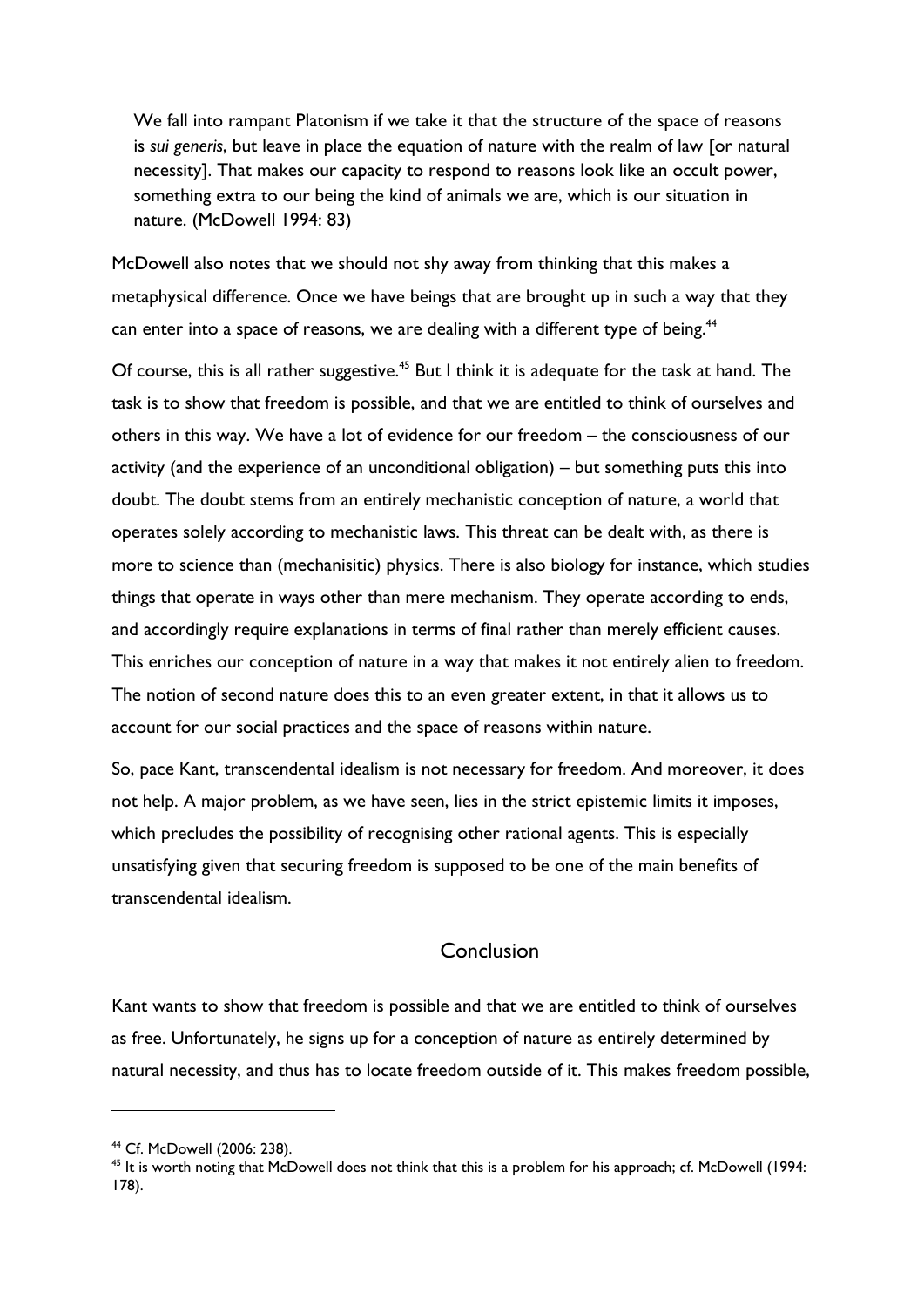but precludes a workable account of recognition. For this, we need a richer conception of nature. However, we can still retain an important part of Kant's early approach, namely that we are conscious of the causality of our reason. In moving away from Kant's system though, we can also vindicate both this and our third-personal awareness of others' agency.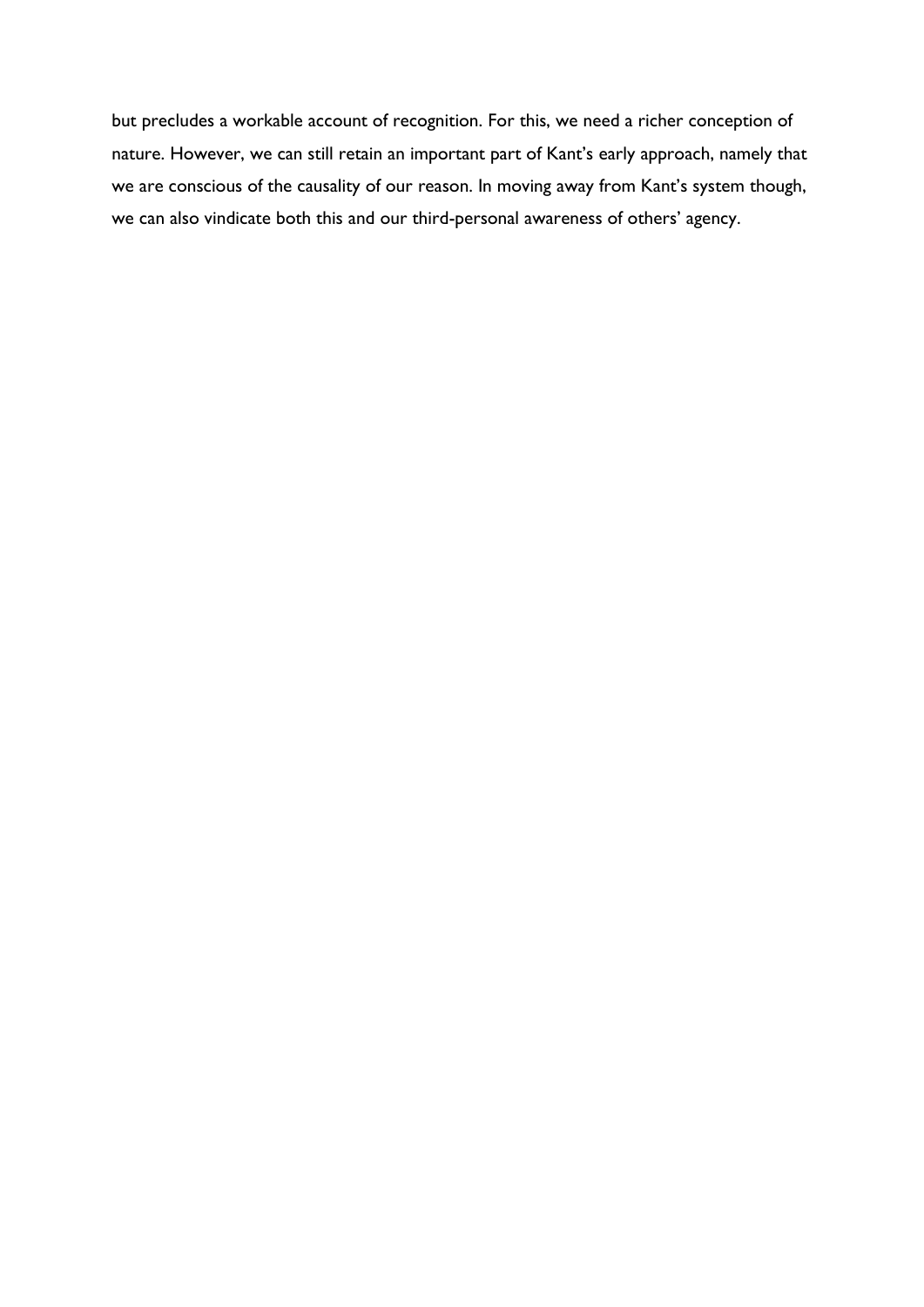## **Bibliography**

All Kant references are to the volume, page and line number of the "Akademie Ausgabe" of *Kants gesammelte Schriften* (Berlin: de Gruyter 1900-). Citations from the first *Critique* are given to the A and B editions. Translations from the *Groundwork* are from Timmermann (2011). Other works by Kant are quoted from *the Cambridge Edition of the Works of Immanuel Kant* edited by Guyer and Wood (1995).

Allison, H. (1990) *Kant's Theory of Freedom* (Cambridge University Press).

Ameriks, K. (2000) *Kant's Theory of Mind* (2<sup>nd</sup> ed.) (Oxford University Press).

- (2003) *Interpreting Kant's Critiques* (Oxford University Press).

Beck, L. (1960) *A Commentary on Kant's Critique of Practical Reason* (Chicago University Press).

- (1975) *The Actor and the Spectator* (Yale University Press).

Beiser, F. (2002) *German Idealism: The Struggle against Subjectivism*, *1781-1801*(Harvard University Press).

Bennett, J. (1984) 'Kant's Theory of Freedom' in Wood, A (ed). (1984) *Self and Nature in Kant's Philosophy*, Cornell University Press, pp. 102-12.

Brown, J. (1998) *The Self* (McGraw-Hill).

Callanan, J. (2014) 'The Role of the Holy Will' in *Hegel Bulletin,* 35, pp. 163-184.

Darwall, S. (2006) *The Second-Person Standpoint: Morality, Respect, and Accountability* (Harvard University Press).

Fichte, J. (1797) *Foundations of Natural Right*, translated by (2000) Baur, M. (Cambridge University Press).

Freyenhagen, F. (2008) 'Reasoning Takes Time: On Allison and the Timelessness of the Intelligible Self' in *Kantian Review*, 13.2, pp. 67-84.

Grenberg, J. (2009) 'The Phenomenological Failure of Groundwork III' in *Inquiry,* 52, pp. 335- 356.

- (2013) *Kant's Defense of Common Moral Experience: A Phenomenological Account* (Cambridge University Press).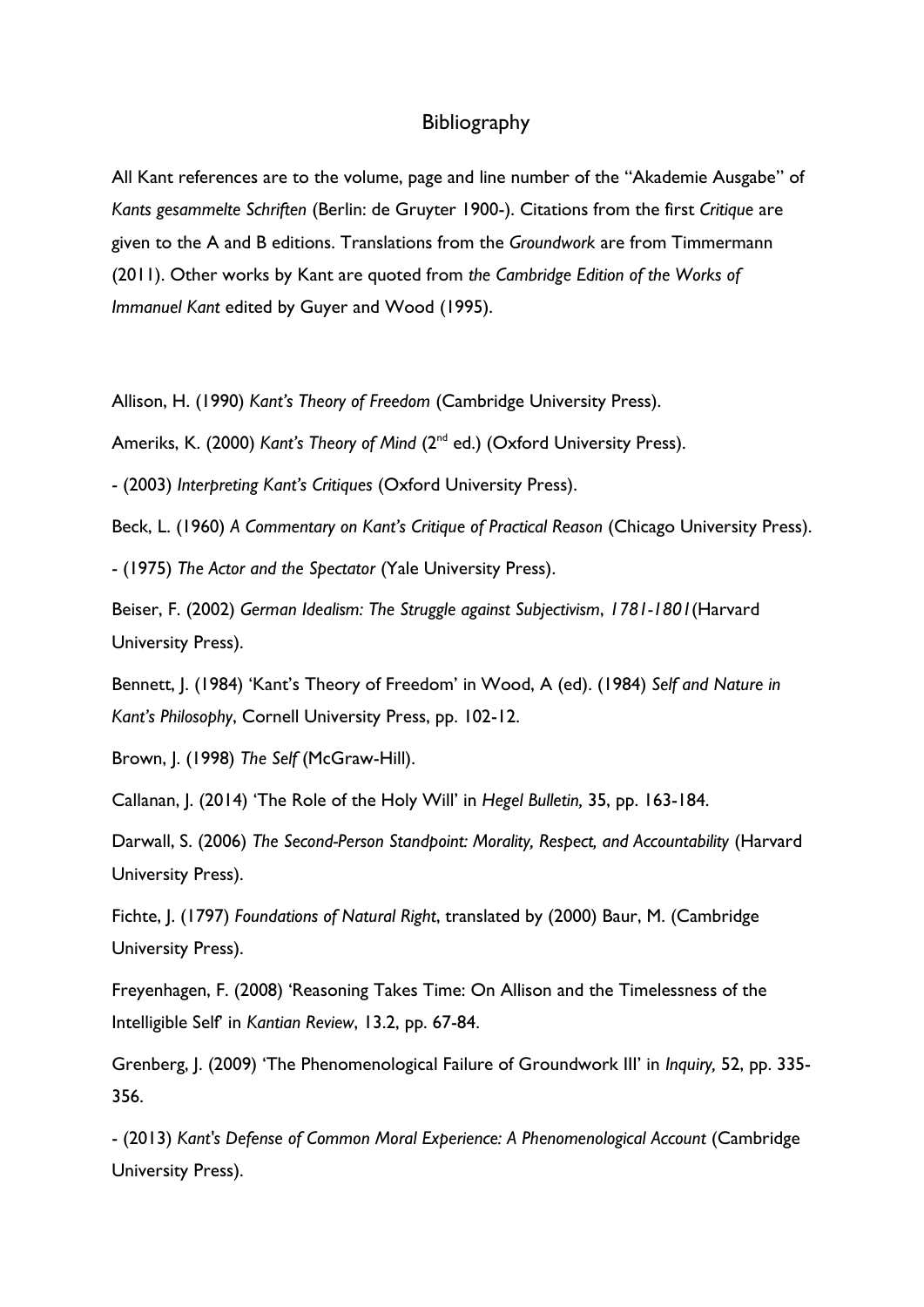Guyer, P and Wood, A (1995) (eds). *The Cambridge Edition of the Works of Immanuel Kant*, (Cambridge University Press).

Henrich, D. (1975) 'The Deduction of the Moral Law: The Reasons for the Obscurity of the Final Section of Kant's Groundwork of the Metaphysics of Morals' in Guyer, P (ed). (1998). *Kant's Groundwork of the Metaphysics of Morals: Critical Essays* (Rowman and Littlefield), pp. 303-41.

Hogan, D. (2009) 'Noumenal Affection' in *Philosophical Review*, 118, pp. 501-32

Korsgaard, C. (1996a) *Creating the Kingdom of Ends* (Cambridge University Press).

- (1996b) *The Sources of Normativity* (Cambridge University Press).

McDowell, J. (1994) *Mind and World* (Harvard University Press).

- (1998) *Mind, Value, and Reality* (Harvard University Press).

- (2006) 'Response to Graham Macdonald' in Macdonald C, and Macdonald G (eds). (2006) *McDowell and his Critics* (Blackwell), pp. 235-39.

- (2009) *Having the World in View* (Harvard University Press).

Nelkin, D. (2000) 'Two Standpoint and the Belief in Freedom' in *The Journal of Philosophy*, 97, pp. 564-576.

Pippin, R. (2009) 'Natural and Normative' in *Daedalus*, 138, pp. 35-43.

Schelling, F. (1803) *Ideas for a Philosophy of Nature*, translated by (1988) Harris, E and Heath P. (Cambridge University Press).

Schopenhauer, A. (1818) *The World as Will and Representation*, translated by (2014) Norman, J and Welchman, A. (Cambridge University Press).

Sticker, M. (2014). *Common Human Reason in Kant: A Study in Kant's Moral Psychology and Philosophical Method* (PhD Thesis).

Timmermann, J (2009) (ed) *Kant's Groundwork of the Metaphysics of Morals. A Critical Guide* (Cambridge University Press).

- (2011*)* (trans) *Groundwork of the Metaphysics of Morals: A German-English Edition* (Cambridge University Press).

Van Kirk, C. (1986), 'Kant and the Problem of Other Minds' in *[Kant-Studien,](http://philpapers.org/asearch.pl?pubn=Kant-Studien)* 77, pp. 41-58.